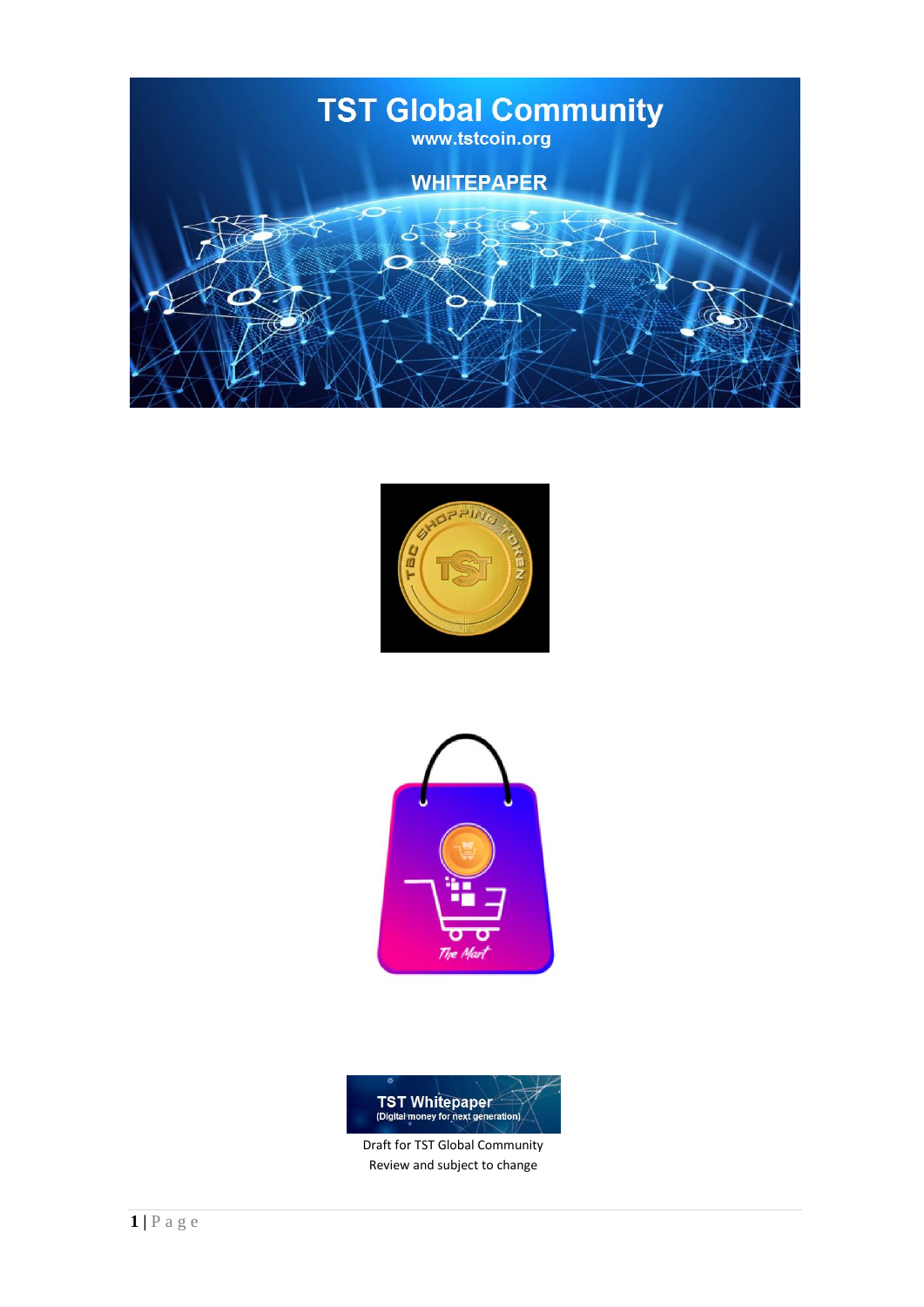

# **Preface Page**

# **1. Review of Stablecoin Industry.**

- 1.1 The cornerstone of the cryptocurrency market Stablecoin 05
- 1.2 Stablecoin's stability maintenance mechanism model
- 1.3 Stablecoin development opportunities and market size
- 1.4 Analysis of pain points in the Stablecoin market
- 1.5 Six future trends of Stablecoin
- 1.6 Broad-based Asia-Pacific Stablecoin market

# **2. TST Global Community Co-building world Stable Digital Currency market ecology.**

- 2.1 TST USD Stablecoin Definition 14
- 22 TST Vision & Mission
- 2.3 TST Stability Mechanism
- 24 TST Audit System
- 25 Safe and reliable TST
- **3. TST Agreement and Technical Solution.**
- 3.1 TST Main chain development 20
- 3.2 TST Wallet carry
- 3.3 TST Technology stack
- 34 Smart contract
- 3.5 Super node
- 3.6 Core technology advantages
- 3.7 Technical design concept
- **4. The main application scenario of TST.**
- 4.1 Management services 27
	- 42 OTC over-the-counter trading
	- 4.3 Digital currency's exchange token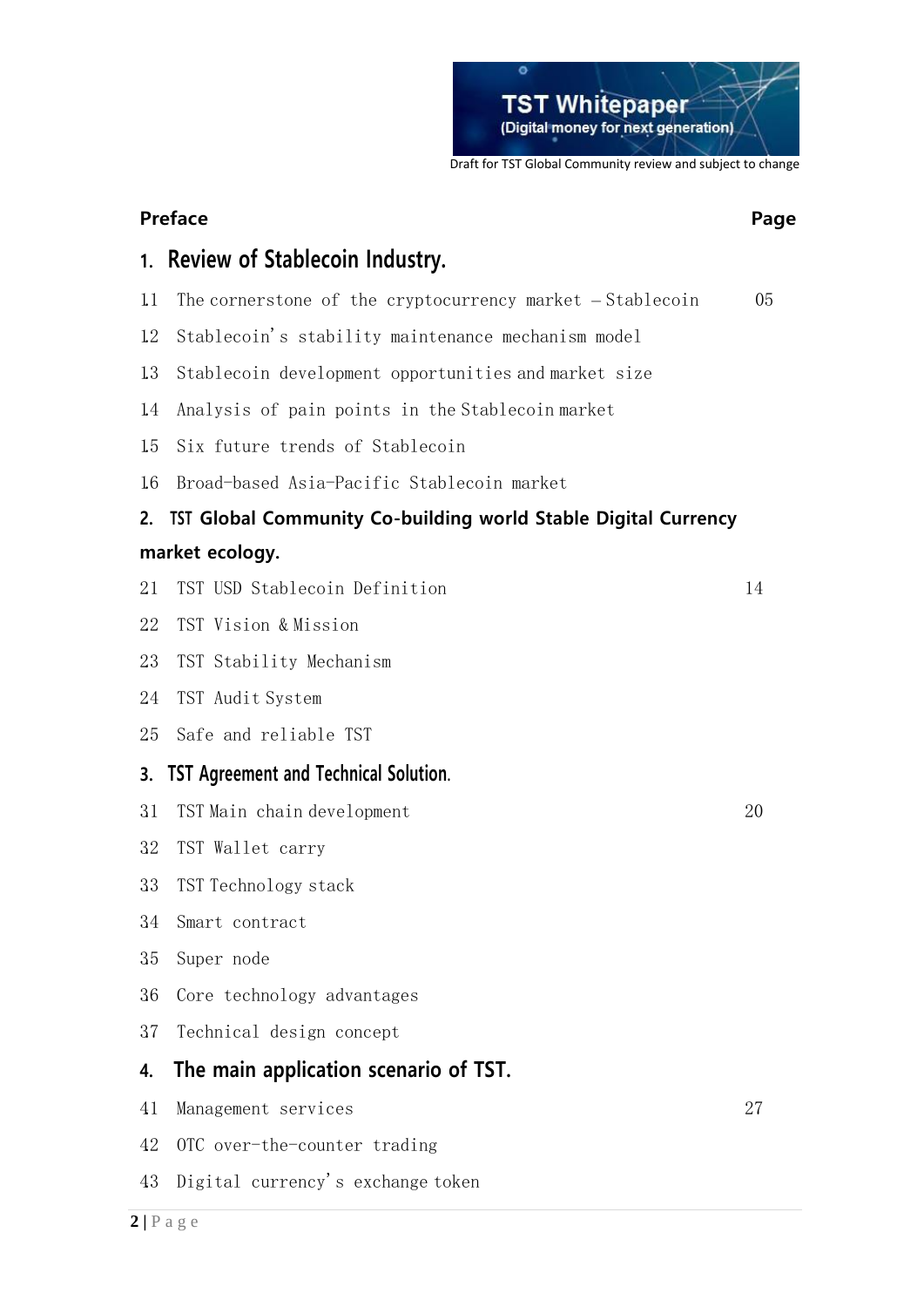

|    | 8. Risk.                               | 35 |
|----|----------------------------------------|----|
|    | 7. TST future development path of TST. | 33 |
| 64 | Partner                                |    |
| 63 | Zaas Investment Bank Limited (ZIBL)    |    |
| 62 | Core members of the TST team           |    |
| 61 | Governance Mechanism                   | 32 |
|    | 6. TST Team Qualification.             |    |
| 54 | Super Node Staking Plan                |    |
| 53 | Ways of obtaining                      |    |
| 52 | Value base                             |    |
| 51 | Issuance mechanism                     | 29 |
|    | 5. TST Issuance Plan.                  |    |
| 47 | Global Forex Currency Exchange         |    |
| 46 | Cross-border block trades              |    |
| 45 | Offline payment                        |    |
| 44 | Asset shock stabilizer                 |    |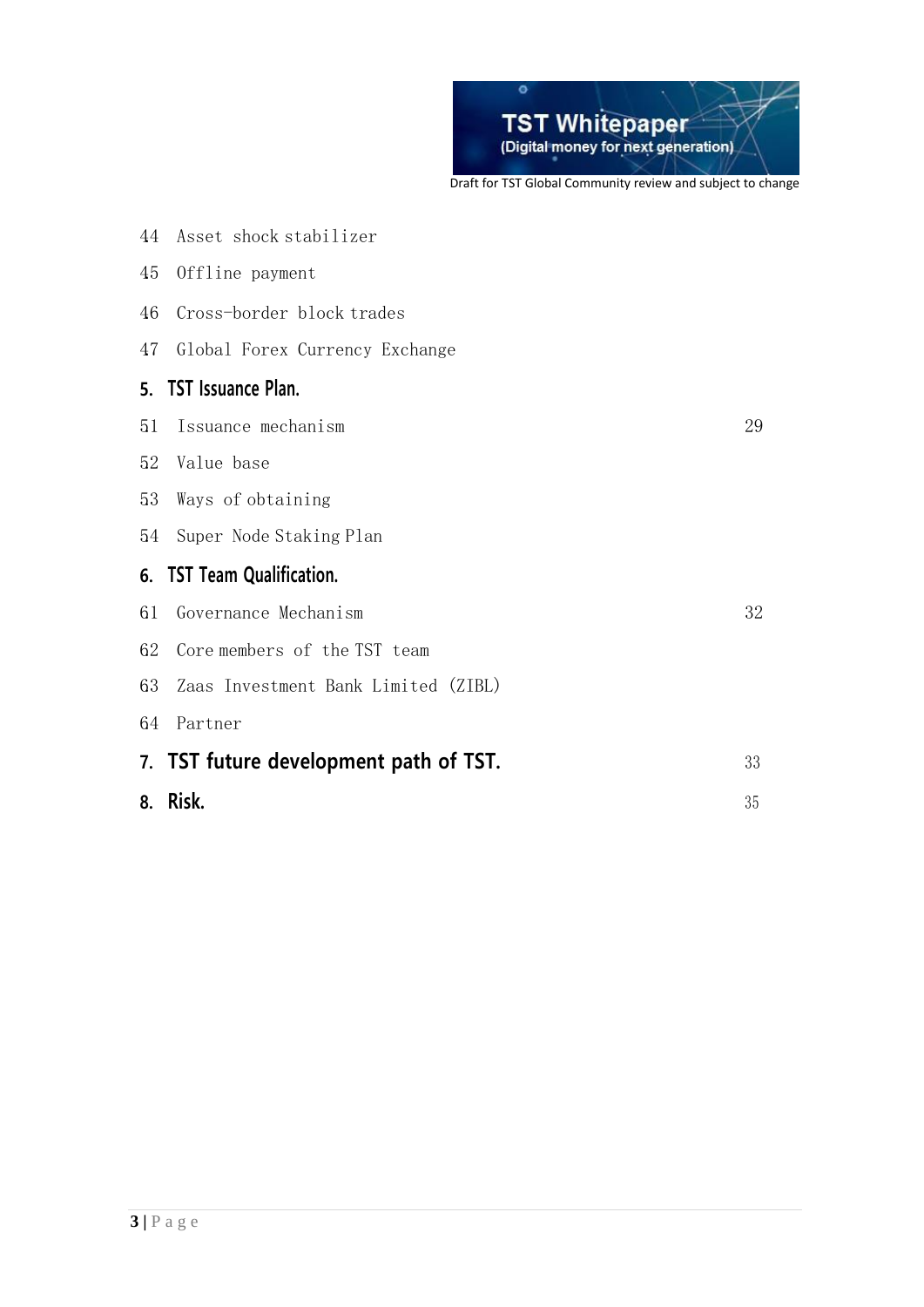

# **Preface**

In 2019, Stablecoins and decentralized finance developed rapidly. As a new type of one kind of global nature encryption currency, stabilizing the currency has become increasingly prominent. In view of the volatility and instability of cryptocurrency, it is difficult to be widely used as a value store at this stage. Stable coins can ensure that the industry enjoys the stability and guarantee of close to the legal currency while enjoying the advantages of decentralization, transparency and security of the blockchain technology.

A Stablecoin derived business models and scenarios have attracted IBM, Facebook, JP Morgan Chase, Samsung and other world industry giants competing layout. In 2020, global social networking giant Facebook released a Stablecoin project, in the same period of the Asian region, the Zaas Investment Bank Limited (Zaas Management Group) anchored \$ 100 billion in TST (TBC Shopping Token), and the digital encryption stabilized currency TST officially entered the world stage, and together with the legal currency and mainstream digital currency, it has an impact on the international monetary and financial system.

In the future, the Stablecoin will break through the gap with the legal currency and become an important role that will truly affect the international monetary system. This white paper will outline the birth of the Stablecoin, the mechanism and market size from a global background, and the mission of the stable TST different from other tokens to establish a complete token system, to create a new blockchain network in the globe, and volatility, low cryptocurrency and plans to build a global financial infrastructure.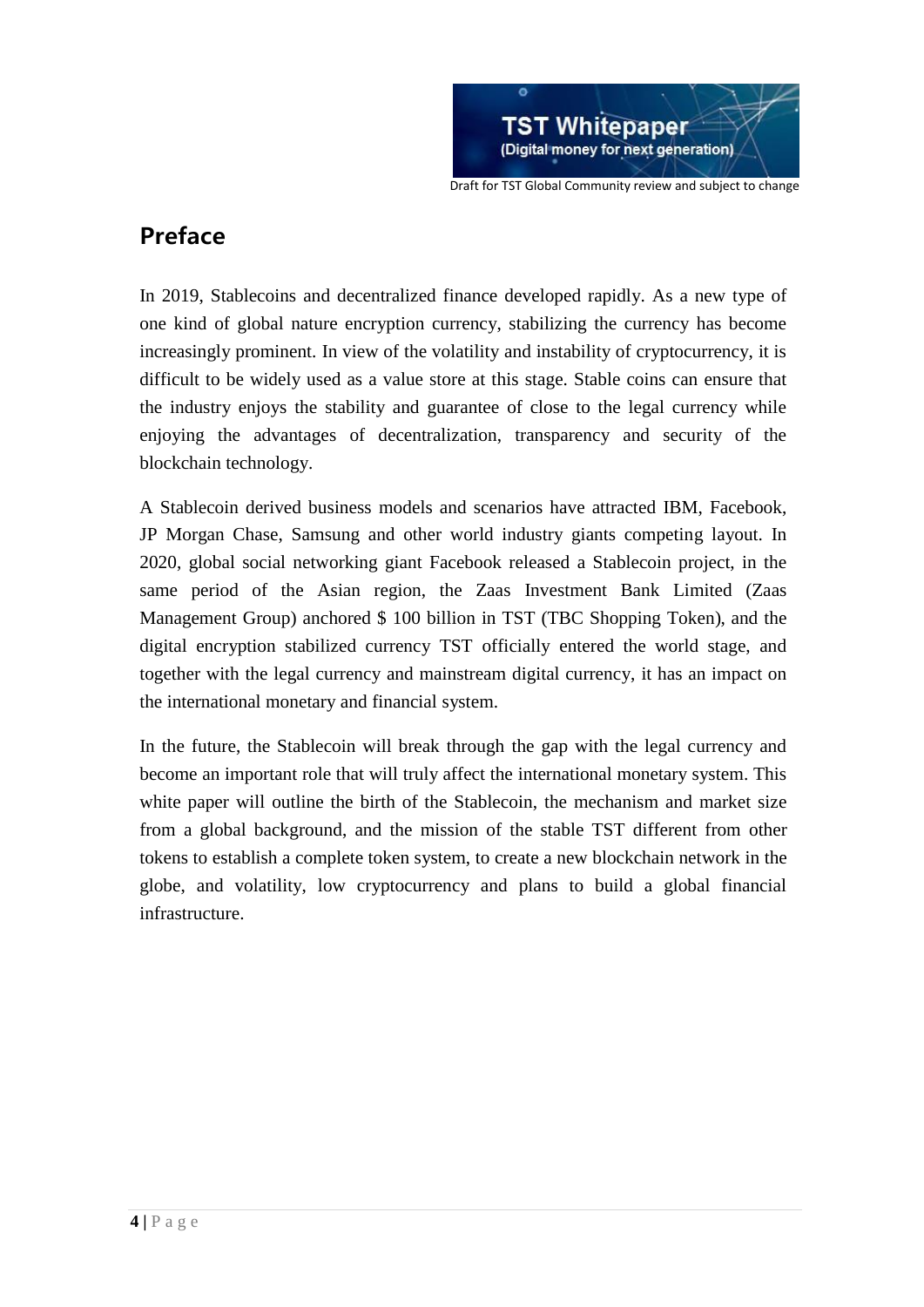

# **1. Review of Stablecoin Industry.**

# **1.1 The cornerstone of the cryptocurrency market – Stablecoin.**

**Stablecoin** as the encryption assets, is a digital currency that can maintain a subject linked to a stable value, that is, the exchange rate with the legal currency remains relatively stable, similar to the general equivalent of "currency". Stablecoin in accordance with the legal tender of the most commonly used to lock the basis of the value of the price, usually in US dollars (USD) as standard, in addition, there are also other currencies or gold-based monetary stability, Stablecoin that maintain a fixed exchange rate relationship is called "Exchange rate hook." The background of its birth stems from the huge price fluctuation of the cryptocurrency itself, which requires a relatively stable value of cryptocurrency to act as a medium of exchange, thus connecting the world of digital currency and the world of legal currency, facilitating users to price anchoring and trading. This is also a "compromise scheme" adopted in the current situation of legal currency and digital currency trading compliance problems.

Due to various factors such as usage scenarios, public perception, market and monetary policy, the huge price fluctuations are difficult to represent a suitable trading instrument or account unit. The cryptocurrency pursues a new solution and stabilizes the currency as a currency. A new type of global digital currency came into being, Stablecoin as a new global digital currency should be shipped born. Stabilized coins are designed to serve those specific decentralized applications, ie applications that require lower fluctuation thresholds to run on the blockchain. Stablecoin and Bitcoin (BTC), Ethernet currency (ETH) and other mainstream encryption presence currency differences, stable fixed currency value, it can be maintained currency price is relatively stable by means of anchor method currency and encryption assets, as sale and purchase transactions on favorable and Preservation. The exchange ratio between legal currency and goods and services is relatively stable, so the ultimate anchor of Stablecoin is goods and services, which is the actual purchasing power. At present, Stablecoin as a stable value has stabilized function of digital currency by the worldwide attention.

**Three Stablecoin evolution:** the concept of **"Stablecoin**" first appeared in 2012 in JR Willett wrote "second Bitcoin White Paper". By 2014, the USDT issued by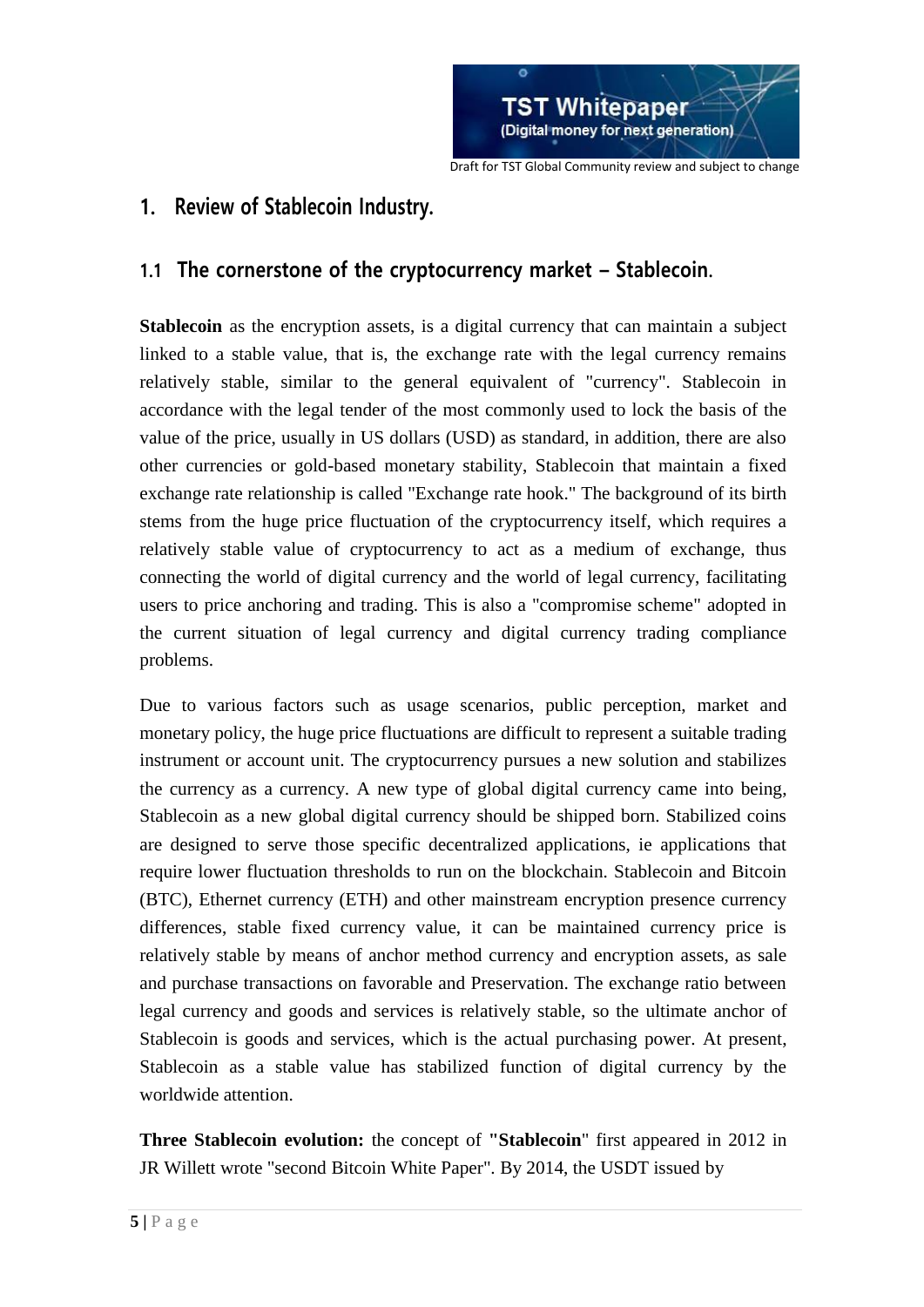

Bitfinex's Tether Limited, the Stablecoin was born about six years ago. At present, the three stages of identity and value have evolved before and after the Stablecoin.

- **Stablecoin 1.0:** Many stable coins that have been developed since the end of 2018, the main value is concentrated in the "input channel" and "value-keeping media", their starting point is to solve the problem of participation in token projects. In the final analysis, the Stablecoin of the 1.0 period was the product of a special historical stage that was born out of the contradiction between the rapid development of the demand for tokens and the regulation of the restrictions on the entry of the legal currency.
- **Stablecoin 2.0:** Blockchain technology has tremendous transformation value in the field of payment settlement, especially payment settlement between entities. The Stablecoin at this stage is a tool that uses blockchain technology to perform efficient payment settlement within the banking system. It is essentially a "digital currency" that relies on commercial bank credit rather than government central bank credit. The more financial institutions and customer groups that join this network, the greater the value of the settlement network.
- **Stablecoin 3.0:** Compared with the Stablecoin of the 1.0 period, the more important value of the Stablecoin in the new era is to construct a closed loop of value within a commercial and financial system. For example, based on the closed-loop value of a public-chain infrastructure, a large number of DApp goods and services, as well as the pricing and payment functions of various financial services, need to be undertaken by a Stablecoin with sufficient value.

# **1.2 Stablecoins stability maintenance mechanism model.**

The huge price fluctuations of cryptocurrencies have spawned stable coins, and stable coins can rely on a set of stability tools to ensure that prices remain stable for a certain period of time. It can be seen that the Stablecoin has both the stability of the legal currency and the decentralization of the digital currency. So how does the decentralized Stablecoin maintain its stability? This is due to the stable stability mechanism of the Stablecoin. At present, the stability mechanism of the Stablecoin can be divided into three major mechanism models.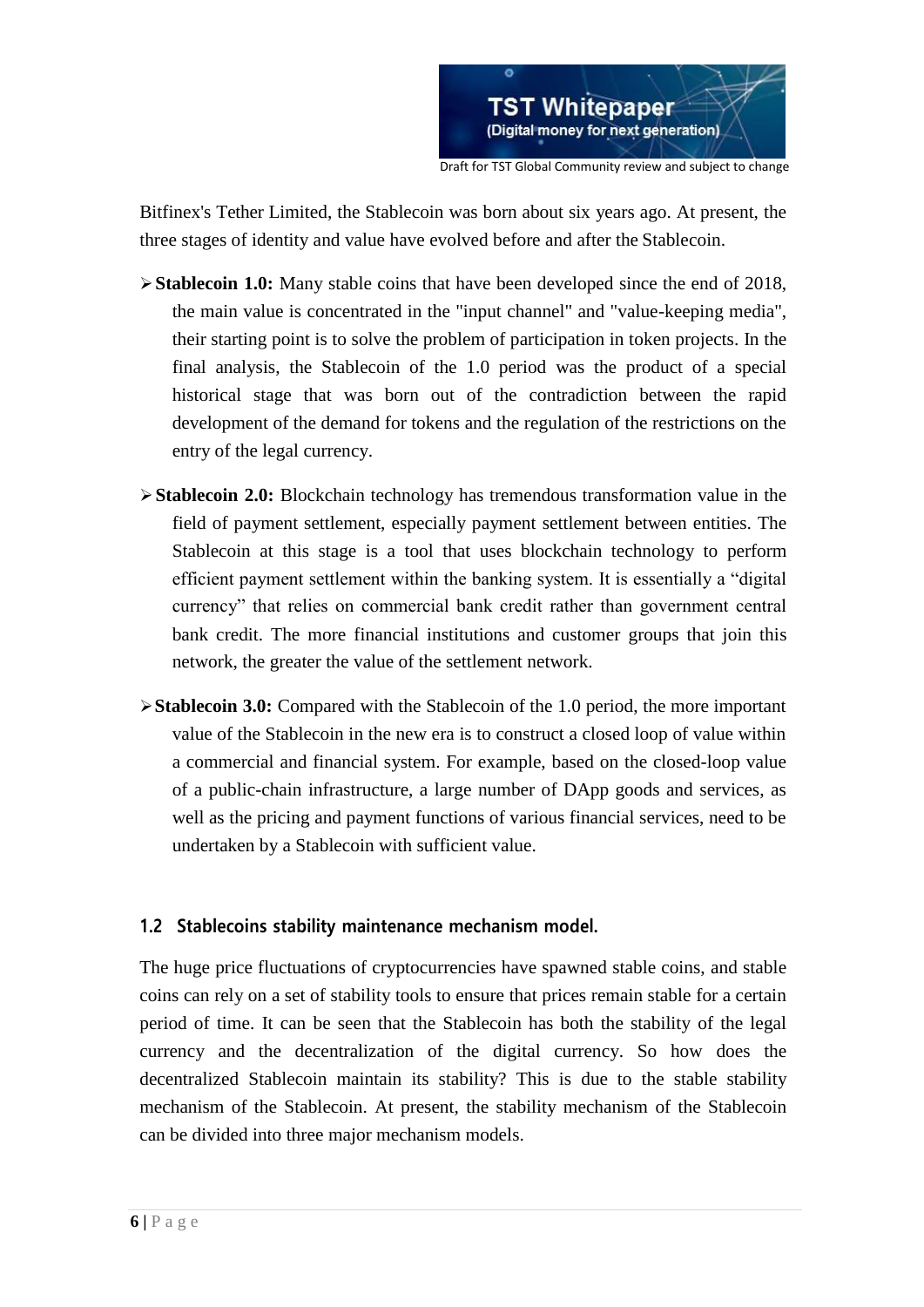

**Fiat-Collateralized Stablecoin:** This is a legal tender or supported by the real world some legal assets serve as collateral to support the Stablecoin. There are many currencies in a cryptocurrency exchange, and there is a need for a cryptocurrency to play the value-scale role of the transaction, which is used to measure the value of the cryptocurrency. Although this situation can be used in US dollars or other countries' currencies, it is very cumbersome due to the operation of the legal currency of the exchange, and the procedures are strict. Therefore, in order to avoid this part of the regulation, some large exchanges will use the Stablecoin of 1USD value as the transaction intermediary of the cryptocurrency.

**Crypto-Collateralized Stablecoin:** This type of Stablecoin monetary asset pool by the encryption support, which is a kind of encryption supported by monetary or other custodies assets to act as a Stablecoin, and the previously mentioned legal tender custodies different type of currency stability, the stability of the currency no need to be in the custody of assets, asset custody to the account on a smart contract, digital assets into Bitcoin (BTC) or Ethernet Square (ETH) type of encryption, such as currency to keep .

**Non-Collateralized Algorithmic Stablecoins:** This type of Stablecoin is not supported by any real-world currency assets or encrypted, totally dependent algorithm to maintain its value, common, namely Seigniorage Shares. Such Stablecoin usually used elastic supply mechanism, often related to a number of collateral positions, and complex algorithms regulatory stability mechanism. The reason for the fluctuation of the cryptocurrency price is that the money supply is fixed. However, when the demand increases, the fluctuation of the price rises and falls is very large. If the money supply is adjusted according to the demand, when the demand for money increases, the issue is issued. With the increase of the currency, once the demand for money decreases, the amount of issued currency naturally decreases, and in theory, the value of the currency can be maintained. This way of automatically adjusting the money supply is relatively young at present, its structure is complex, and it needs to be based on the belief in future growth.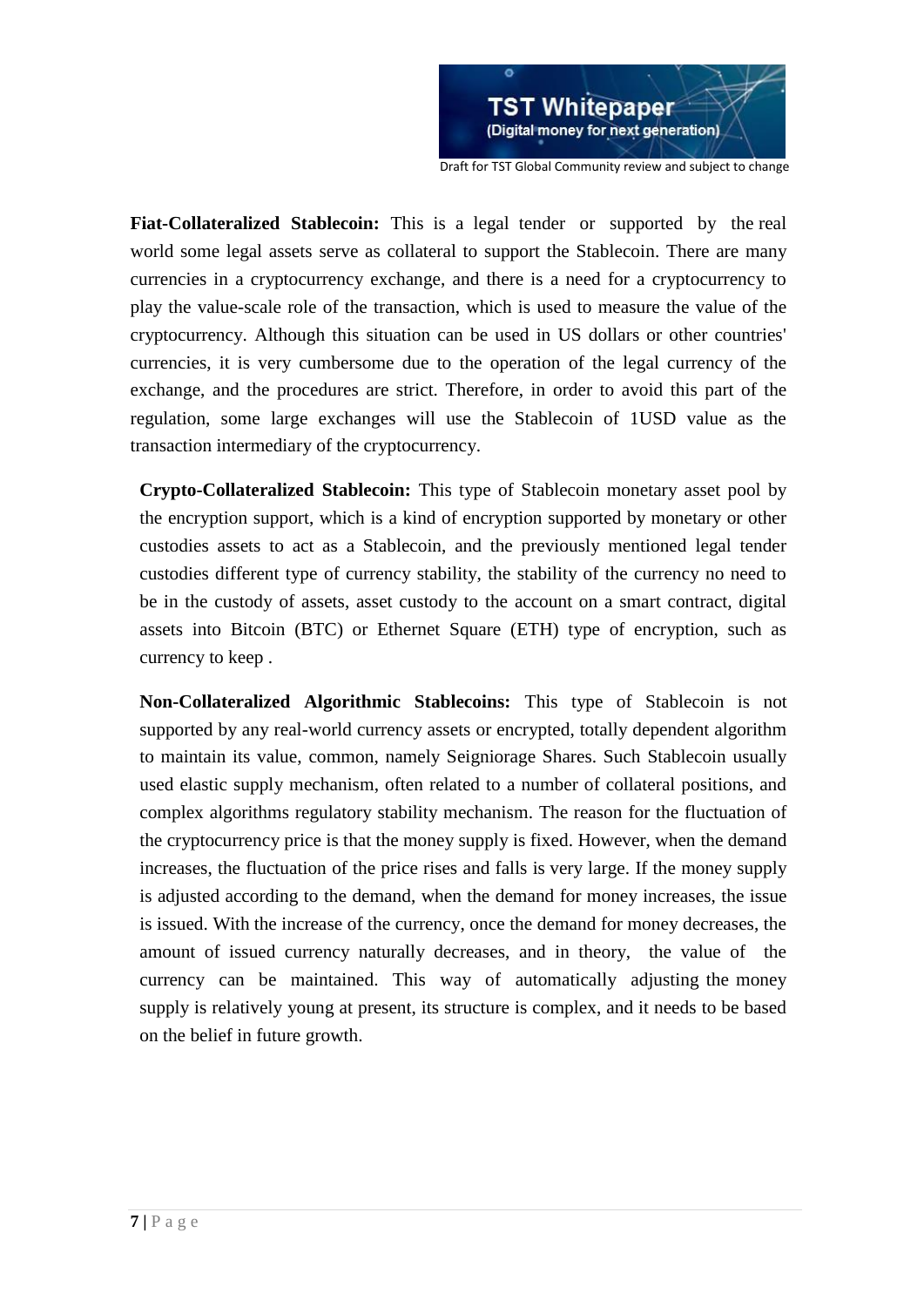

### **1.3 Stablecoin development opportunities and market size.**

# **1.3.1 Stablecoin birth opportunity.**

**The conflict between digital currency and legal currency:** The basic prototype of the modern banking system is mainly derived from the double-entry bookkeeping method that was born 500 years ago, that is, based on the central bank, the upward is the commercial bank, and the top is the financial technology company. After years of development, the banking system has continued to evolve and change, but its core is still a centralized bookkeeping system, relying on the central bank. We transfer money from one account to another, in effect the change in the account is done through the bank. With the emergence of blockchain technology, the emergence of cryptocurrency has brought a new value-sharing system to people all over the world, which has aroused widespread concern. However, cryptocurrency is based on a decentralized consensus mechanism, as opposed to a banking financial system that relies on a centralized regulatory system. Nowadays, the digital money market has a market value of nearly 900 billion US dollars. However, users still mainly use the mainstream digital currency such as BTC and ETH as the medium of exchange to reflect the value of digital currency. There are still many problems in the mainstream digital currency at present, especially the obvious problem lies in Its price is unstable. The coexistence of both the digitalization of legal currency and the trusted technology of blockchain has become a global problem, and the Stablecoin has thus entered the historical arena. The birth of the Stablecoin was aimed at resolving the conflict between the digital currency and the legal currency and the effectiveness of circulation.

**Increased global currency competition:** The digitization of money has led to increased competition in global currencies, and the trend in currency use has become more efficient and cheaper transaction costs. However, in the current environment, the conflict between mainstream digital coins and legal coins cannot be alleviated, and perfect docking cannot be achieved. There is an urgent need for a medium to connect

digital coins and French coins to perfectly realize the circulation value of digital coins. When transferring money by means of Stablecoin, it is completely transferred from its own book to another book. The Stablecoin is also a kind of accounting certificate. Of course, for long term token holders, the Stablecoin has more practical uses. At present, many exchanges do not support the direct conversion of legal currency into digital currency, and a stable digital currency is needed as an intermediate role in the exchange. In addition, when the currency market fluctuates drastically, the Stablecoin can also act as a "safe haven".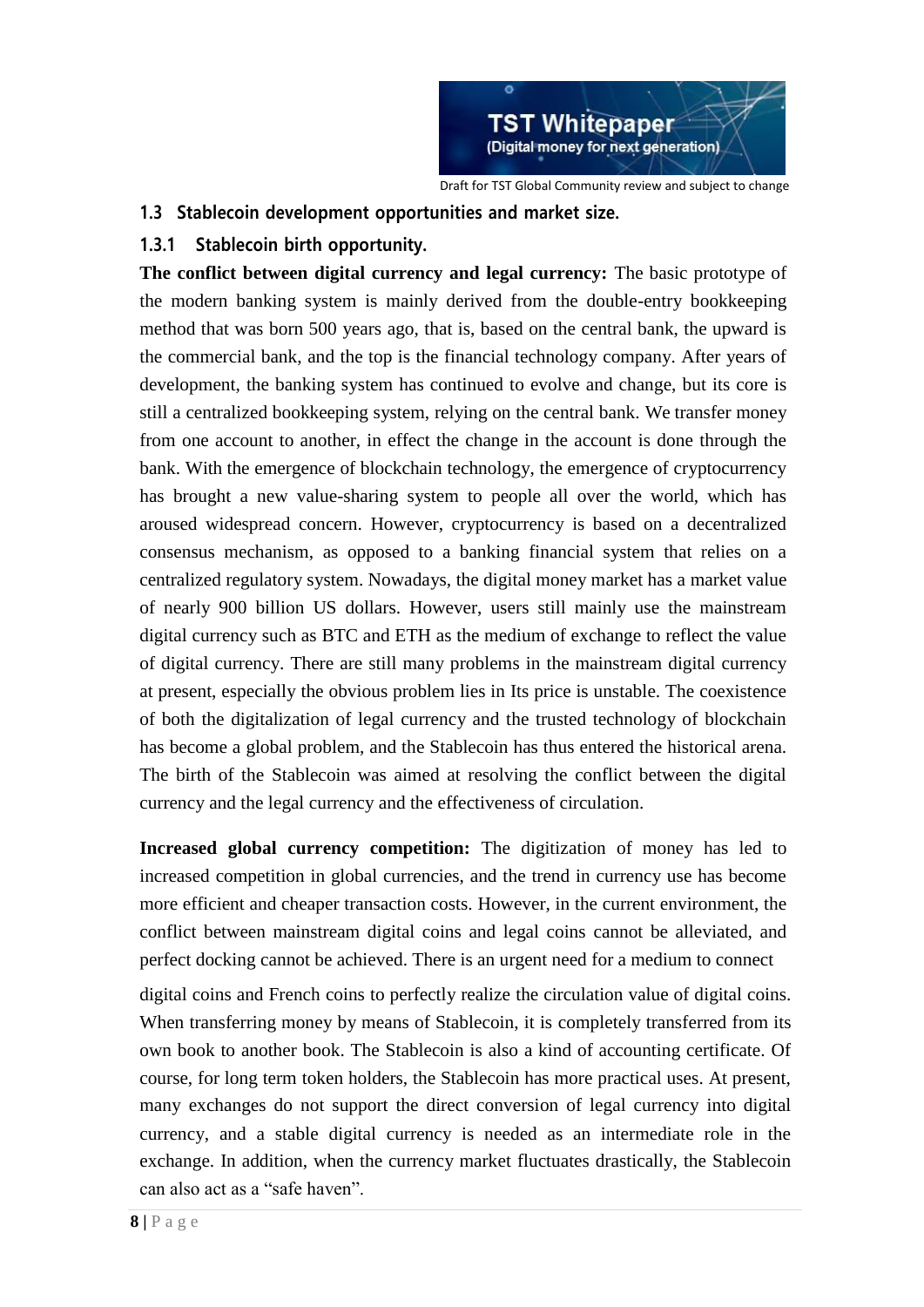

# **1.3.2 Development opportunities of Stablecoin:**

**Incorporating government regulation:** In September 2018, the New York Financial Services Authority also approved two digital dollar stable coins issued based on the Ethereum ERC-20. The companies that issued the two stable currencies were deposited at the escrow account at a 1:1 conversion price. The US dollar also needs to meet regulatory standards such as anti-money laundering in New York State and implement the process of mitigating risks. This is a digital accept government regulation of the world's earliest stability constant currency. The inclusion of Stablecoin in government regulation has a very important positive effect on the development of the Stablecoin itself. When the government incorporates the Stablecoin into the supervision, it is equivalent to the government giving the Stablecoin the national credit, and the Stablecoin can truly become a "quasi-legal digital currency".

Industry giants have entered the market in 2019, and world giants such as JP Morgan Chase, IBM and Facebook have announced plans to issue digital stable coins that anchor legal currency. JPMorgan Chase is the largest bank in the US, IBM is the "blue giant" of the global IT industry, and Facebook is the social media with more than 2 billion active users worldwide. The three non-financial giants have announced that the issuance of Stablecoin is very special. In the past, the issuance of stable coins often appeared in the form of financial investment products, and the entry of the three giants showed that the Stablecoin began to truly enter the international financial infrastructure field, which may have a richer and more substantial impact on the real economy. The world's commercial giants are competing to announce the issuance of digital Stablecoin, indicating that digital Stablecoin based on legal currency collateral has become one of the mainstream directions for the development of global digital currency.

# **1.3.3 Stabilizing coins sweeping the global market.**

According to the data, from December 2018 to February 2019, the trading volume of the four new stable currencies, such as USDC, has soared by 1032% in the past three months. In just three months, it has broken through the \$5 billion chain transaction record. . The new Stablecoin USDC only within three months will occupy a Stablecoin market share of 13%, worth more than \$ 372 million. At the end of 2018, the emerging Stablecoin growth rate has exceeded 27.5%, and the data shows that the total issued currency of the emerging Stablecoin is 859 million US dollars.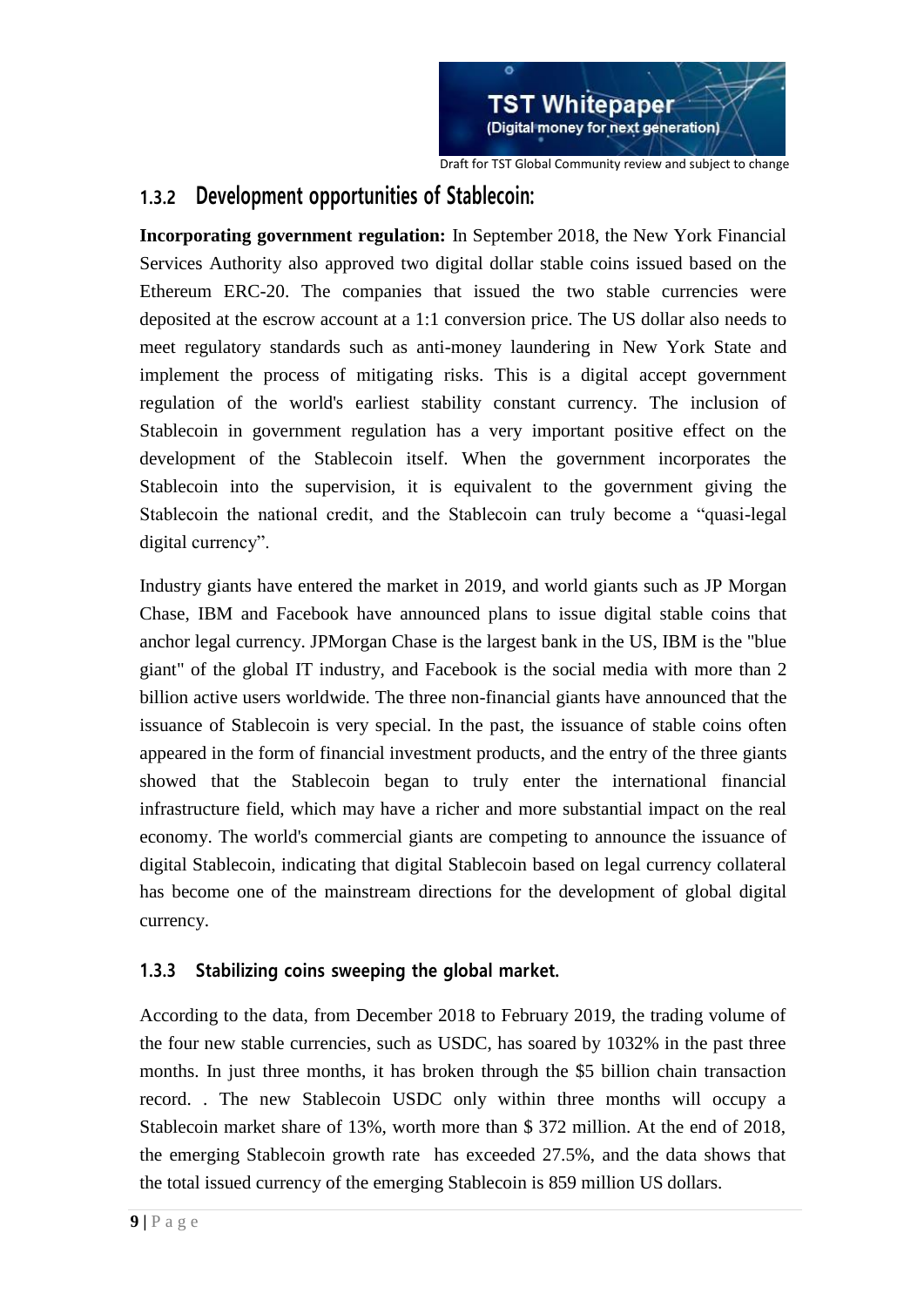

According to the latest data from AMBCrypto, the trading volume of the top 5 stable coins in Stochastic 2019 Q2 has exceeded the payment service of PayPal. In the second quarter of 2019, the five largest stable currencies based on Ethereum were generally more trading than PayPal Venmo.

In May 2019, the Encrypted Assets Research Corporation pointed out in the latest weekly report that the market value of the US dollar stable currency has reached over \$4 billion. With the increase in the number of stable currency adoptions and trading pairs that anchor the US dollar, its trading volume accounted for 60.55% on May 1, 2019, and 35.78% in the same period of 2018, accounting for nearly double the growth. At present, the trading volume of the US dollar stable currency is still rising steadily, and the stable market value of the currency will exceed the BTC within five years.

As of July 2019, a Stablecoin total market value has reached 4.8 billion more dollars (the data statistically to 54 kinds Stablecoin is the object), achieve the same period last year twice. At present, Stablecoin accounts for about 2% of the encrypted digital currency market. In view of the stability, low risk and diversified assets requirements of the financial industry, the market share of 2% Stablecoin has a large room for growth and has great potential for development.

# **1.4 Analysis of pain points in the Stablecoin market.**

Take the representative of the mainstream Stablecoin USDT as an example. Since its launch, it has been criticized for its reasons of complete opacity, freedom from supervision, poor stability and random increase.

**Completely opaque:** Since its inception, USDT has advertised its strict adherence to the 100% margin system, which means that for every USDT token issued, its account will be increased by \$1. USDT held in custody is available for redemption at any time. This release mechanism of dollars anchored at the time determined the USDT head position, also formed a user USDT the most common consensus, USDT not only become the encryption hedge fluctuations in the currency, but also laid its mainstream Stablecoin First-mover leading advantages.

In the follow-up development process of USDT, the information of Tether Bank account of its issuing company has never been disclosed, and no credible audit report has been published to prove that it has the corresponding US dollar reserve. This kind of behavior is extremely unreasonable and has caused many market doubts.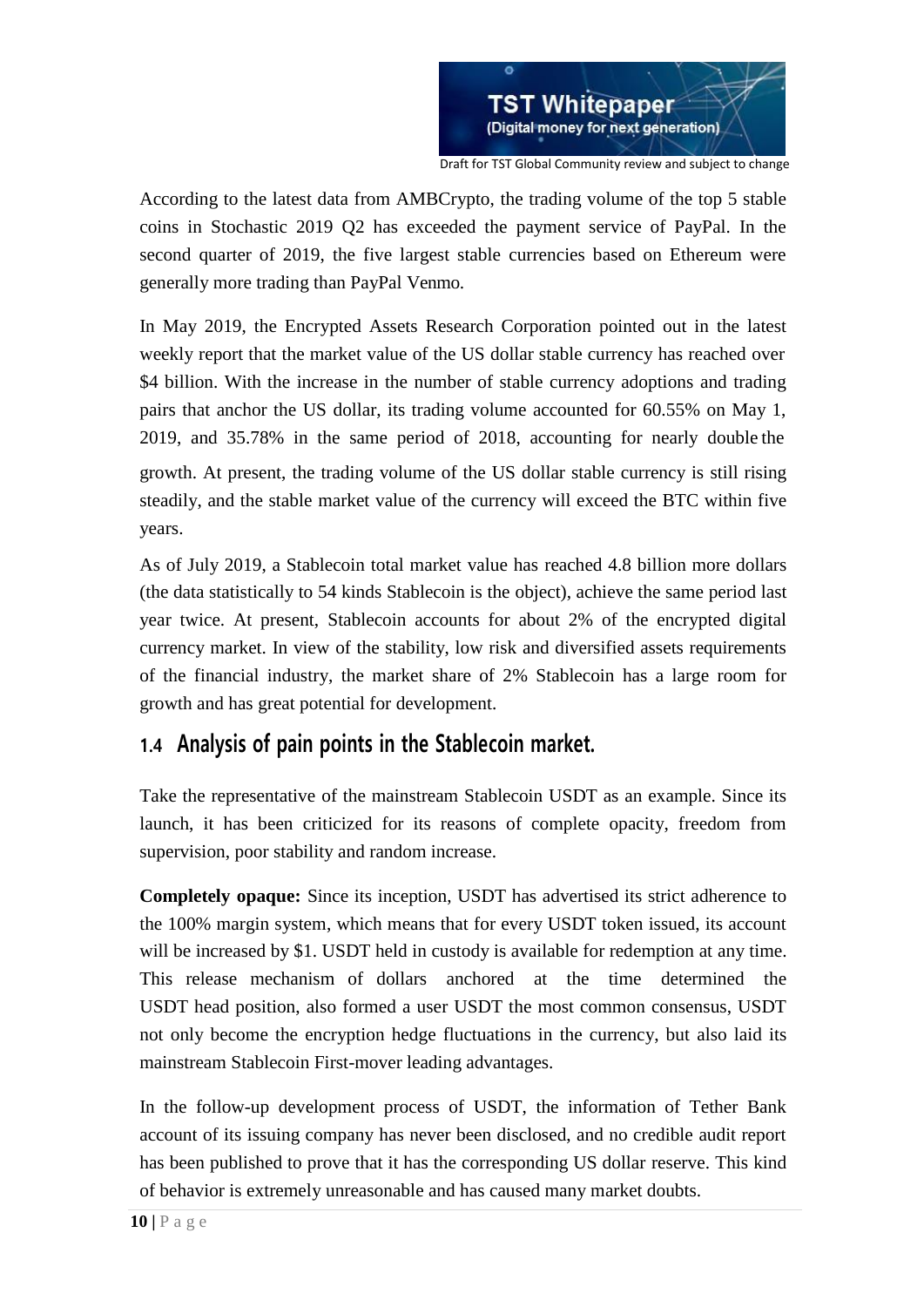

**Freed from regulation:** Although it accounts for the majority of the current Stablecoin market, USDT has not conducted public audits from start to finish and refused to accept any supervision. This makes it a problem in terms of operational compliance. In the face of numerous market queries, USDT only chooses to issue a unilateral report to respond and modify the introduction on the website. If it does not claim that USDT is a Stablecoin supported only by legal tender US dollars, the "reserve" supporting USDT may sometimes include other assets. The frequent negative news brought about by the lack of supervision has seriously affected the stability of the market and user confidence.

Poor stability: USDT has always been used as a safe haven. When the credit mechanism is lost and there is a huge risk of a run, although the price will not return to zero within a short period of time, there will be a significant decline.

As early as October 2018, USDT had a market capitalization of \$2.7 billion. The media reported that USDT's custodial assets were opaque, and the market capitalization of circulation was greater than the actual asset reserve. In addition, the custodian bank of USDT was suspected of insolvency and other factors, and was attacked by various media. Bloomberg issued a statement saying that once any evidence of Tether's wrongdoing is discovered or if there are a large number of user runs, then the USDT will have problems. Once the report was released, the USDT price collapsed and the short-term decline reached 11%.

Similar incidents, as well as the fall in USDT prices in May 2019, the price was even lower than \$0.9.

**Random increase issue:** Although USDT issuer Tether's US dollar reserve is still in doubt, the rumor has never affected Tether's random increase, and some media broke the news: It has been proved that the USDT's previous issuance has inextricably linked with BTC's market price manipulation.

On July 14, 2019, Tether issued a total of 5.05 billion USDT in one hour and destroyed a total of 5 billion USDT twice. In response, Bitfinex and Tether Chief Technology Officer Paolo Ardoino have responded on Twitter, saying that this is a problem with data tags from Omni to TronTether . However, many of the associations reflected behind this problem have so far prevented token holders from letting go.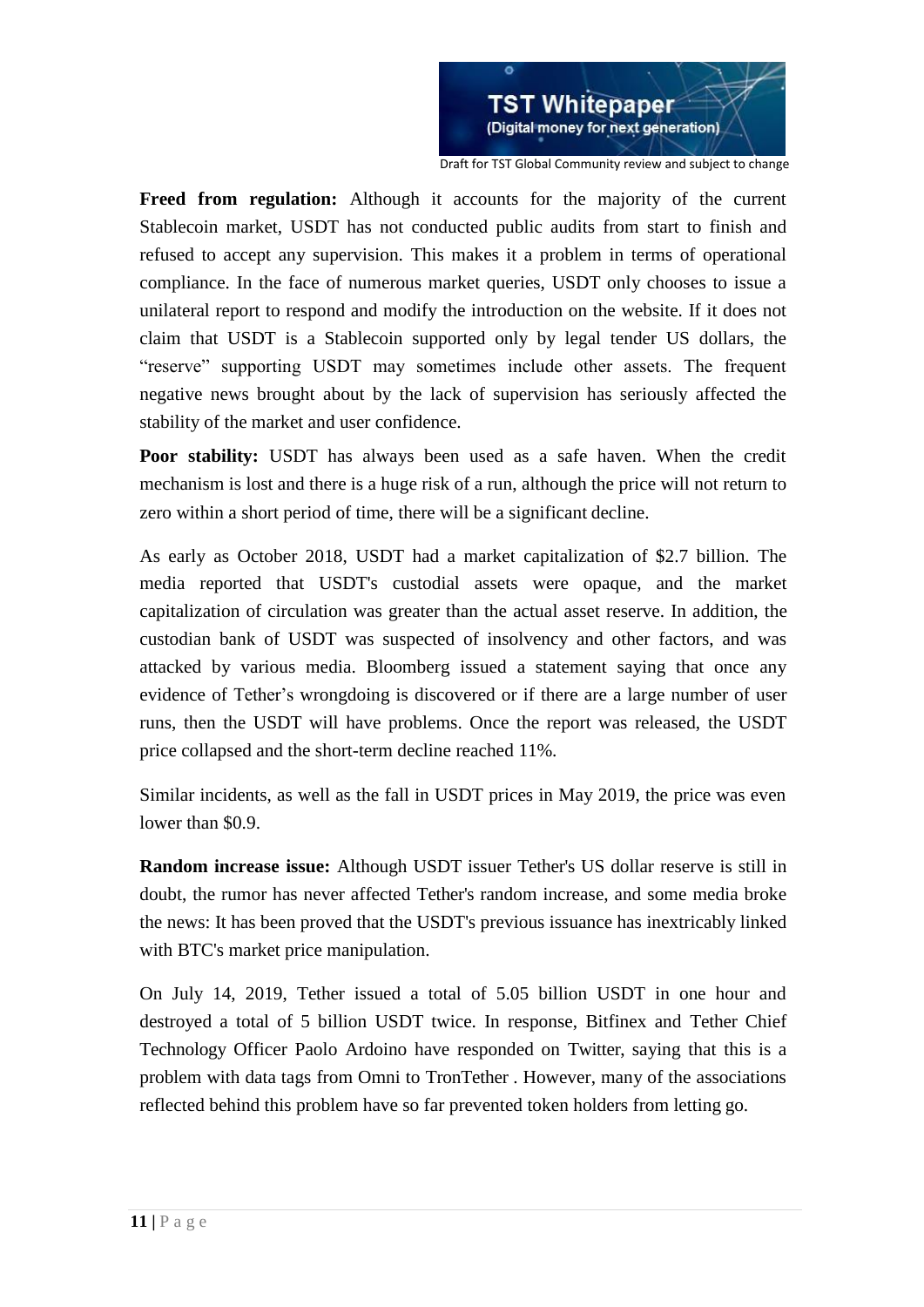

**1.5 Six future trends of Stablecoin.**

**Explosive growth is coming:** The in-demand market for Stablecoin will continue to grow, it being very likely that 2021 would usher in explosive growth. In view of the mainstream digital currency and the legal currency of the conflict in a very long period of time cannot be effectively resolved, but the market demand is steady encryption assets rising, Stablecoin special mechanism will continue to more applications and provide access groups, it is expected to have More Stablecoin projects are pouring in.

Since 2019, the major emerging stable coins have been productive, which is bound to open more global mainstream exchanges to the emerging Stablecoin in the future. The

emerging Stablecoin has the opportunity to carry out the same dimension as the head Stablecoin competition. The coming of this stage in the future will become a major breakthrough in the history of the Stablecoin.

**Project Application scale:** in the future, the use of Stablecoin will not only be used as currency exchange offer, people will increasingly look to it in cross-border electricity supplier, International between remittances and other use of large projects. More companies will use encryption technology to streamline operations and improve efficiency, such as corporate Stablecoin remittance systems integration and other applications.

**Industry giants continued admission:** Currently IBM , Facebook , JP Morgan Chase and other world of industry giants already have on the stability of currency to make the layout , the future is expected there will be more large technology companies will emerge and enter a Stablecoin as the leading competition, and Developed a stable coin " killer application " and " killer product ".

**Industry competition intensified:** Intensified competition in the industry: While the Stablecoin industry continues to develop, industry competition will be significantly intensified. In the future, infrastructure such as banking and law, business development and community efforts are the real key points for the development of stable coins. The currency that can be used for the development of the real economy will become the most competitive Stablecoin. What is certain is that the market needs stable funds to bridge the real economy, as well as the circulation of goods between the state and the cryptocurrency, and implement the principle of decentralization and transparency. This is a new opportunity for the development of stable coins.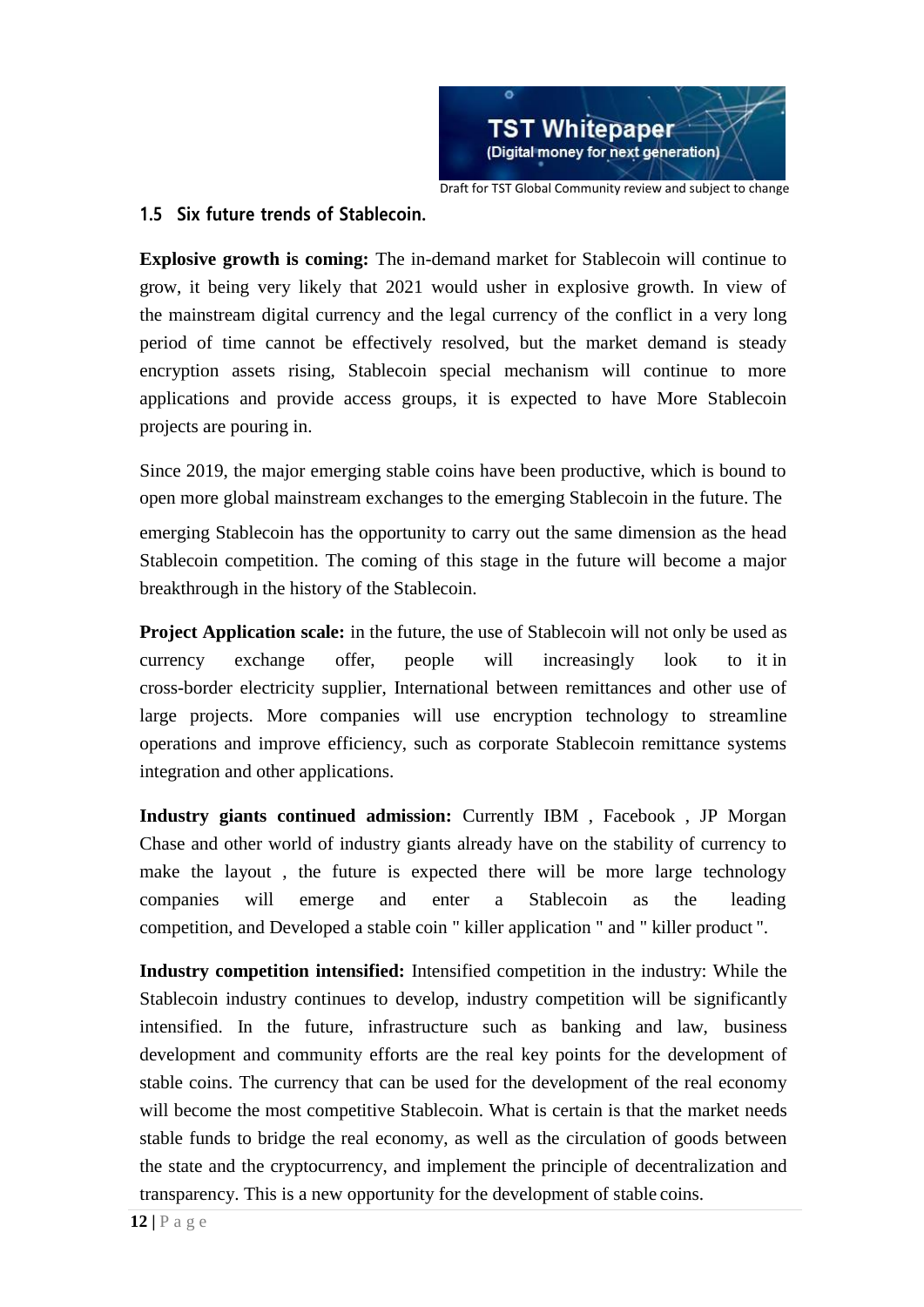

**Non-dollar Stablecoin:** Non-US dollar Stablecoin: The development of non-US dollar Stablecoin will play more role of increasing the global remittance channel, hedge against fiat currency risk, increase the price efficiency of non-US dollar cryptocurrency exchanges, and develop the blockchain on- and off-exchange exchanges.

# **1.6 Broad-based Asia-Pacific Stablecoin market.**

In the early days, most statutory currency-backed stable currencies were more popular in Western countries, and the Asia-Pacific region has received attention since 2019. Take the leading Stablecoin USDT as an example. The latest data survey shows that its adoption rate in the Asian market has been greatly improved a few months ago, which indicates that the Asia-Pacific region is the key to the development of global Stablecoin. According to the United Nations, the growth rate of immigrants in the Asia-Pacific region far exceeds that of other countries. More than 60% of immigrants live in Asia or Europe, and 53% of the world's remittances come from countries in the Asia-Pacific region. Therefore, the application of stable currencies in emerging markets in Asia is very promising and potential.

At the same time, in some developing countries, remittances account for a large share of GDP (such as 28% in Nepal, 42% in Tajikistan, 21% in Armenia, etc.). However, the traditional remittance far not reached the so-called "instant" and "efficient", and tend to make customers spend unnecessary transaction costs. Stabilizing coins based on blockchain technology can improve the speed and stability of asset transfer. Especially for developing countries whose financial infrastructure is still immature, various data indicate that the Asia-Pacific region is hiding a huge Stablecoin market.

In addition, the Asia-Pacific regulatory environment that is more friendly to the encryption market may boost the development of stable currencies and lay the foundation for the future direction of the token. It is understood that in jurisdictions such as Hong Kong, the Philippines and Indonesia, encrypted digital currency exchanges are booming with a relaxed regulatory environment. For example, Indonesia's largest encrypted digital currency exchange is popular and will have more users than the 100-year-old Indonesian stock exchange. The industry believes that with the continuous emergence of non-US dollar stable coins, the Asian market will further promote the development of stable coins.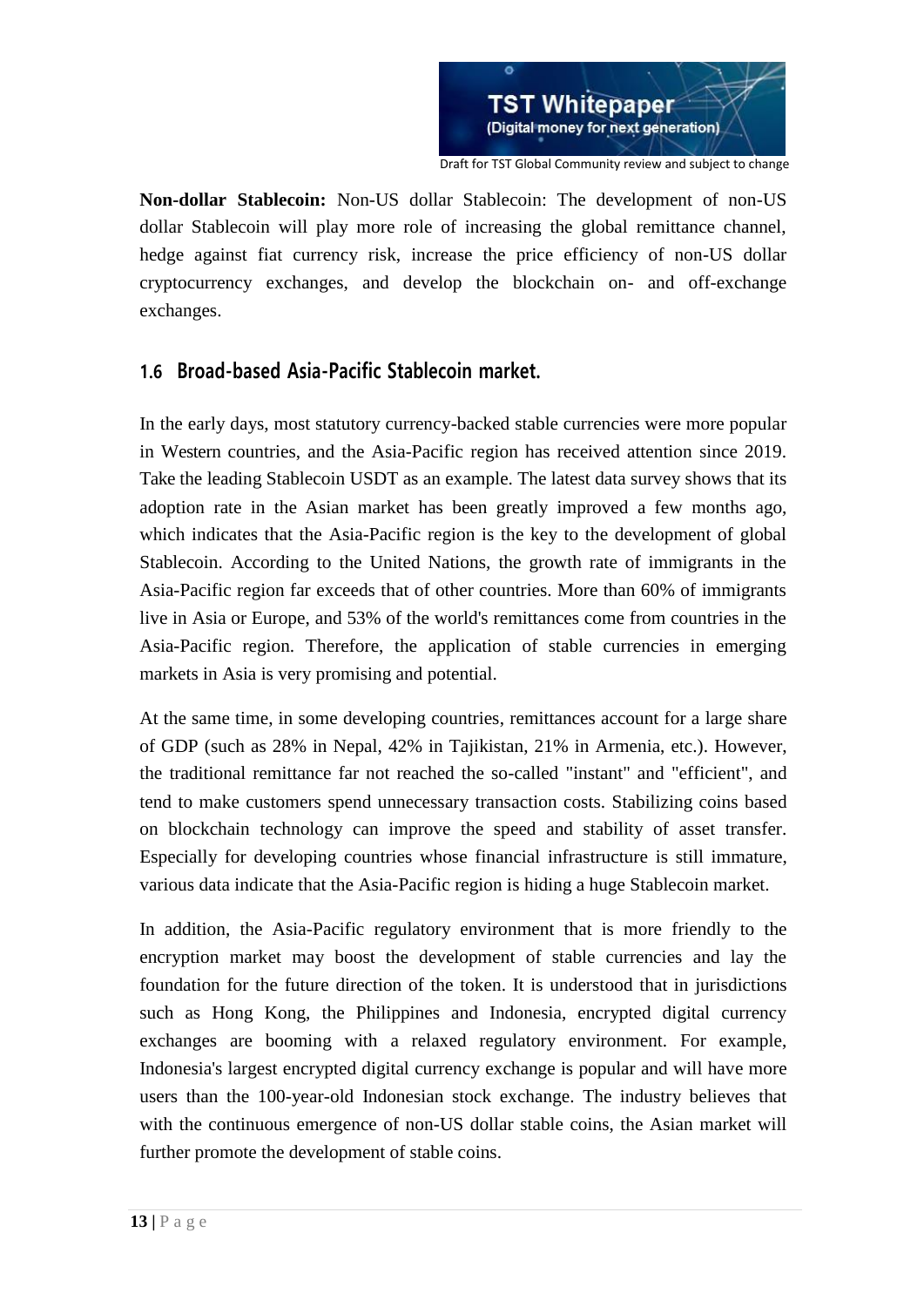

# **2. TST – Co-building global stable digital currency market financial ecology.**

# **2.1 TST USD Stablecoin Definition.**

TBC Shopping Token (hereinafter referred to as TST) is made to provide a stable platform for digital currency blockchain technology of one kind with hooks legal tender digital currency. TST is a global decentralized US dollar Stablecoin issued by Zaas Investment Bank Limited (ZIBL), focusing on the US dollar digital Stablecoin issuance management in the Asia Pacific region, which is regulated and protected by relevant laws and regularly audited by an independent third party.

# **Six characteristics of TST**

- High pass
- Stable price
- Expandability
- Privacy protection
- Weak centralization
- **High security**

# **2.2 TST Vision & Mission**

The mission of the TST is to build a financial ecosystem in the global stable digital market. Since its inception, the TST has focused on the dollar-digit Stablecoin issuance management in the Asia-Pacific region and the digital banking financial business in the blockchain. The TST is committed to accelerating the currency flow between the Asia Pacific region and the rest of the world, providing users with a Stablecoin for Bitcoin, and supporting cash exchange and current untrustworthy wallet value audits. An alternative proof of solvency. The TST is committed to communicating the TST's non-existing over-the-counter features to the user through the most fundamental decentralized, transparent operating model based on the blockchain to ensure the stable value of the TST.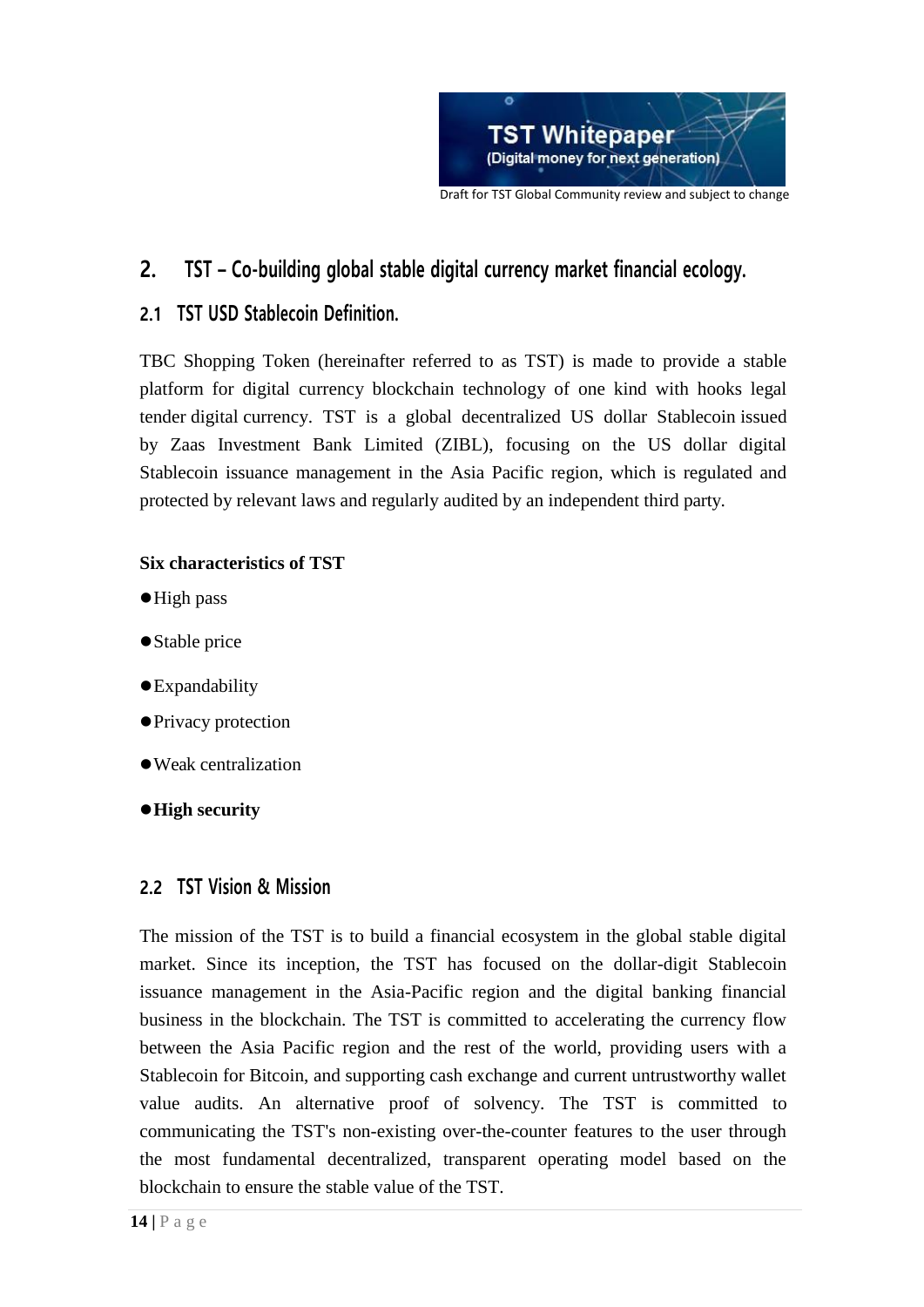

# **2.3 TST Stability mechanism.**

### **Full margin mechanism**

The TST adopts a "full margin" mechanism, which is anchored at a rate of 1 : 1 with the US dollar 100 %, and its corresponding US dollar reserve is borne by the Zaas Investment Bank Limited, the US Zaas Group (a TST corresponding to US\$ 1) , on behalf of token holders (verifiable and segregated from the assets of the issuer), TST Foundation responsible for handling redemption requests, using TST's unique platform channel to provide users with a variety of financial services, to generate revenue while generating friction costs, in order to maintain the normal operation of the foundation, and to ensure that the redemption pool held in custody is up to 100% of the value of issued TST, this is the "full margin mechanism."

# **Spatial distribution projection**

To achieve the TST lofty ideals and mission, TST will use its own advantages, continue to fall in the global space business applications, actively carry out business cooperation, in helping the corresponding development of the industry while expanding its influence, and establish a TST -led Distributed Industrial ecosystem. At present, TST has a number of top partners around the world. They will cooperate with TST in all aspects to help TST at various spatial levels, which will enable TST to develop rapidly. In the end, a large number of application scenarios, such as space projection, are distributed all over the world, which greatly increases the value of TST and stabilizes from the economic model.

### **Core barrier development**

The TST has a global technical team. The team members have unique insights and insights in the areas of blockchain, finance, payment, etc., and have many years of experience, which brings huge advantages to the TST technology development. The code builds a unique set of core barriers and ensures that the TST is technically robust, secure and transparent, prompting users to prefer TST. It is foreseeable that the future will be a technical storm of industrial innovation due to TST.

### **Multidimensional lightning redemption**

The TST is better able to achieve a price stability commitment, and its actual performance is better than the algorithm-based Stablecoin. The unique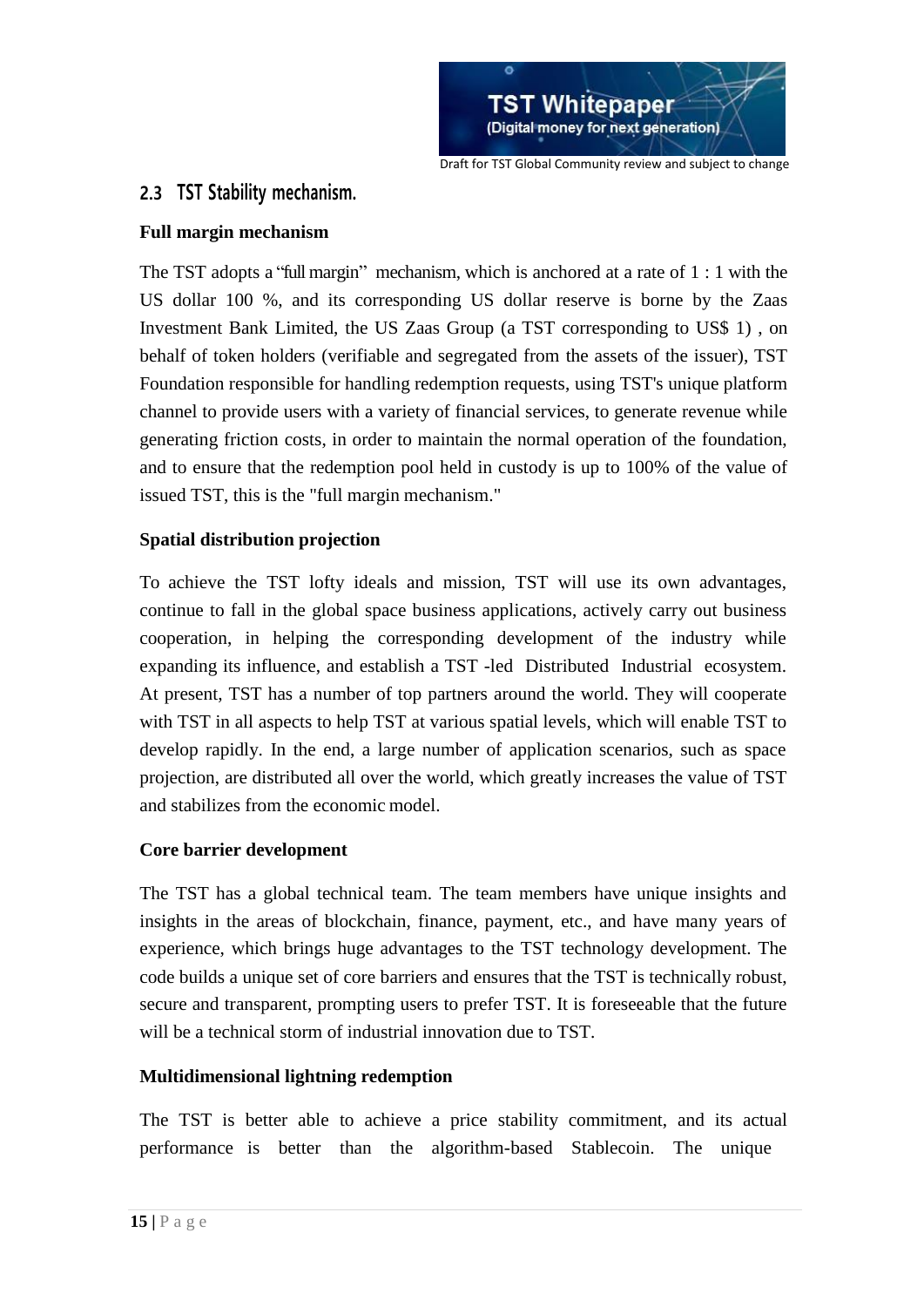

"Multidimensional Lightning Redemption", with the terms of service of the TST platform, users can redeem or redeem TST held in custody and its equivalent dollars, or directly convert the holdings into mainstream digital currencies such as BTC and ETH. The mechanism ensures that the price of the TST is always linked to the price of the US dollar, and the dollar storage of the linked USD is always greater than or equal to the amount of currency in circulation. The TST would play the role of a bridge between the legal currency and the digital currency, in various dimensions. Provide users with reliable and efficient services.

#### **TST Foundation**

The TST Foundation is responsible for the development and operation of the TST main chain network, community and ecosystem. The TST's compliance operations and audit information are independently carried out by reputable third-party agencies to ensure long-term stable operation of the TST. This transparent mechanism design securely protects TST holders.

#### **Legality**

At this stage, USDT still occupies the head position of the Stablecoins market, but in the latest survey report, its market share is gradually shrinking, and it is clear that the market needs new stable assets. The TST stands out from the competition, and the TST has an advantage over transparency and regulatory protection compared to the USDT. Therefore, to some extent, the emergence of TST can not only achieve the anchoring of cryptocurrency and legal currency, but also greatly decentralize through the characteristics of the blockchain and the regulatory mechanism to enhance the stability of user confidence.

The TST would rely on a licensed bank as the custodian bank. The custodian bank holds the custodial assets according to the escrow agreement on behalf of token holders (verifiable and segregated from the assets of the issuer), and laws and regulations of both parties. It is an innovative mechanism that effectively avoids the issuer's absconding. TST may be used as a means of making payment for goods or services up to the value of tokens owned by the token holder, who may direct the issuer to make payment for goods or services (provided by third parties) on behalf of the token holder. TST does not represent any indebtedness owed to the token holder but rather represents digital receipts which entitle the holder to take delivery of fiat currency to token holder upon presentation of the token, akin to a custodian's obligation to deliver property to a customer when requested.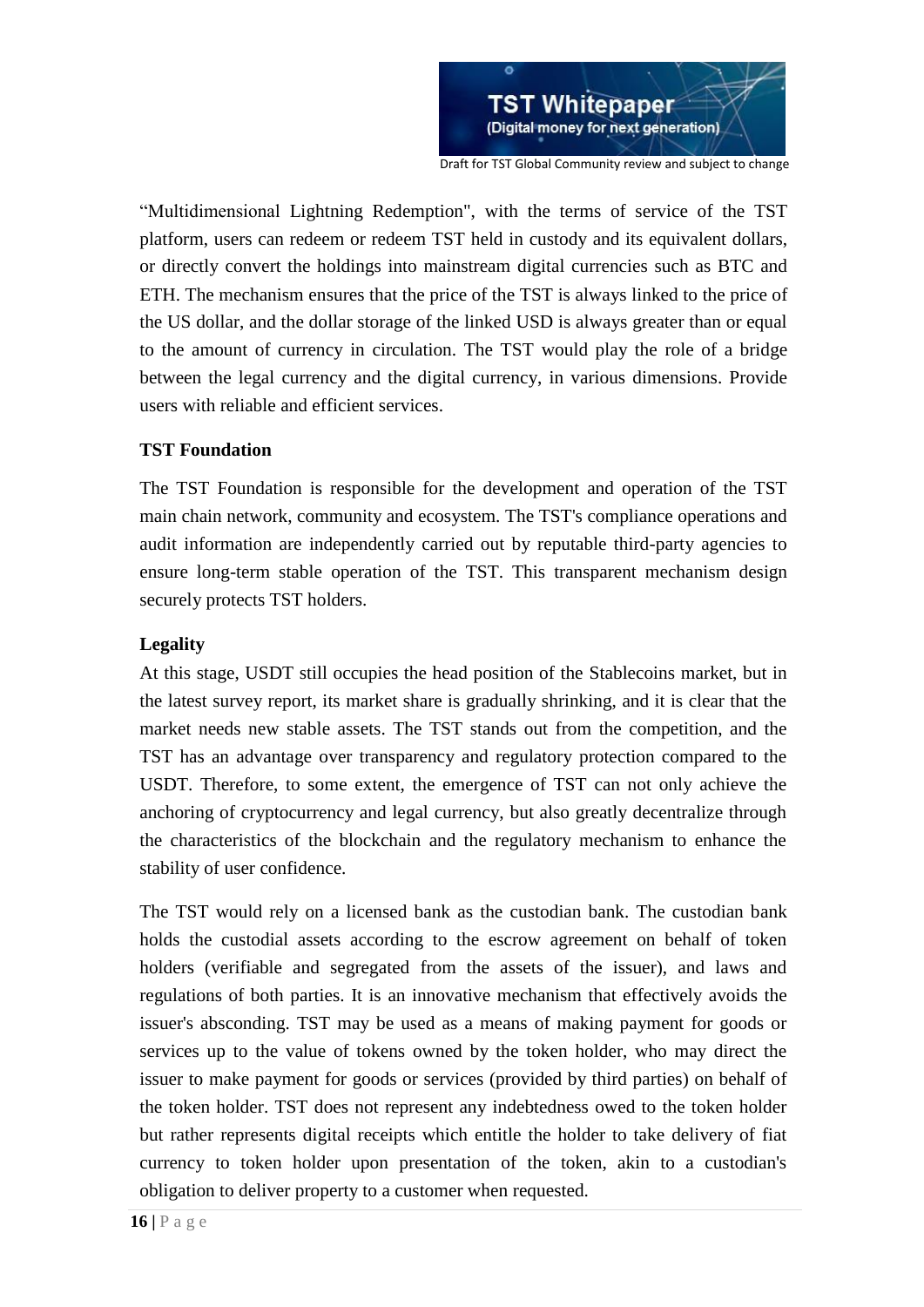

Draft for TST Global Community review and subject to change

In addition, the compliance stabilization currency commissioned an auditing agency to conduct regular audits, which can effectively verify whether there is USDA overissuance. The TST is designed through innovative and stable compliance mechanism. On the basis of achieving 1:1 anchorage with the US dollar, it reduces the threshold of cryptocurrency knowledge and access, which not only makes various digital financial services more stable and credible, but also enters inclusive finance. And the digital financial industry application is fully prepared.

### **2.4 TST Audit System**

TST as a Stablecoin pegged to the dollar  $(1 TST = US $ 1)$ , through regular audits of assets and intelligence contracts, to ensure the stability of currency, and reliable.

### **Open and transparent, information sharing**

Based on the advantages of blockchain technology, TST can perfectly solve many stubborn problems at the financial level, such as information asymmetry caused by large management span and difficulty in obtaining full-chain data. TST takes its own platform as the core and integrates the whole business ecosystem to fundamentally achieve perfect and efficient management of information. All participants are under a common network. In the TST main chain management collaboration system, all involved participants are linked together, all information is recorded on the chain, and each node records all the dynamics in the chain all the time to achieve perfect information sharing. Due to open and transparent point-to-point contact, third-party intermediaries are not required in the entire chain, and everyone can view them freely, ensuring transparency and authenticity, and providing real and reliable information.

### **Multi-party hosting, transparent audit**

The TST anchors the US dollar as a guarantee and is certified by an independent third party. In the case of ERC-20, it uses more than one escrow account to reduce transaction risk, improve stability, and provide transparent audit reports and legal protection against fraud. This measure has greatly improved the stability of the TST and ensured that the TST will provide users with stable and quality services.

### **Public disclosure, safe and reliable**

The TST audits the escrow account entirely through third-party agencies and audits its bank account funds by a world-renowned third-party audit agency. Audit reports are issued on a regular basis to ensure that each TST in circulation has a 1:1 anchor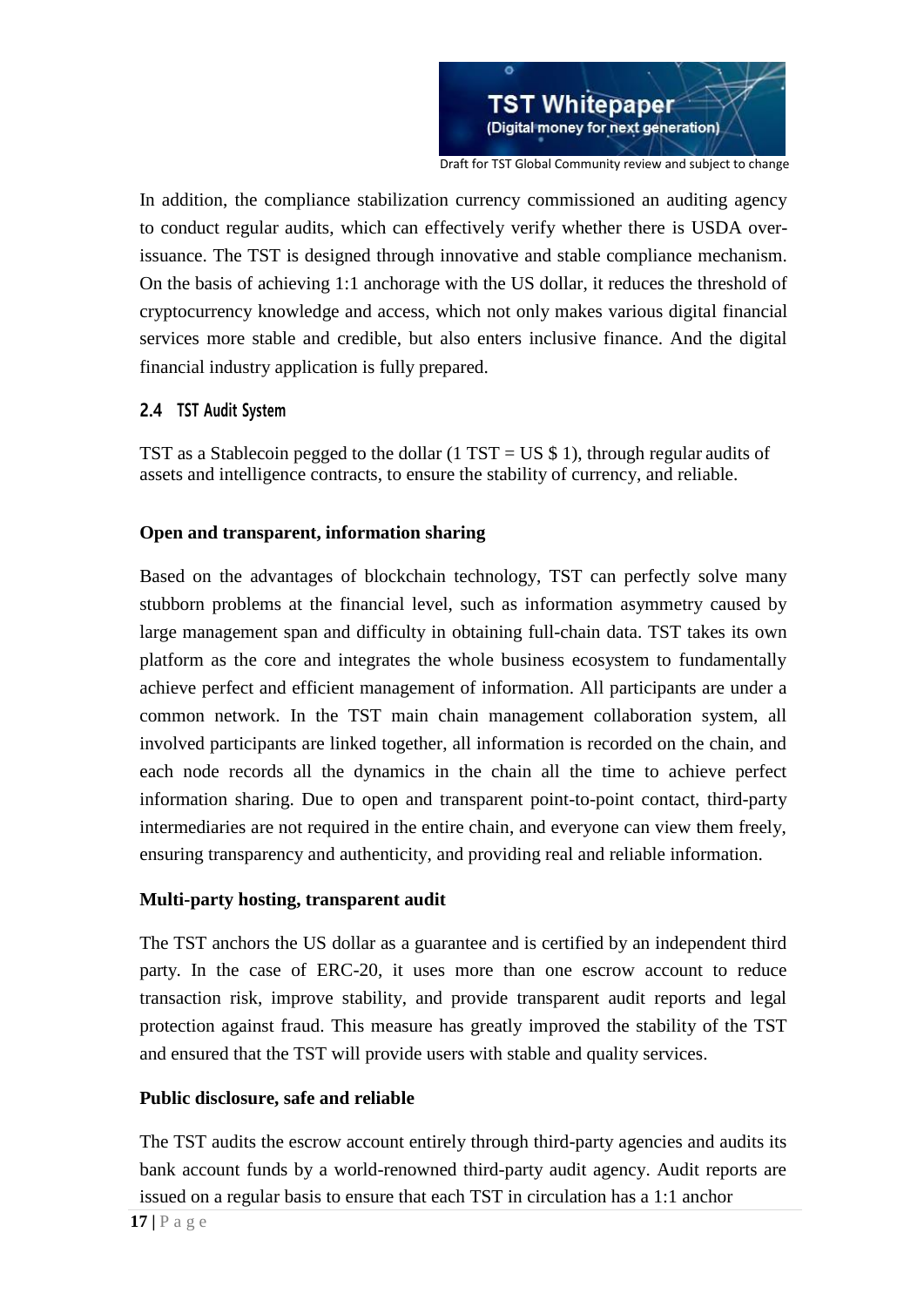

relationship with the US dollar in a escrow account. Compliance operations to ensure that TST holders are strictly protected. The TST is also the compliant Stablecoin for a small number of public disclosure audits worldwide.

#### **Intelligent contract, full- face supervision**

The circulation of TST is achieved through smart contracts. The TST's custodian bank is subject to local laws. The holder of the token will be fully protected by the law as the beneficiary of the fund. In addition, all users can log in to the smart contract address to compare the account balance and the number of issues when the latest audit report is released, and supervise whether there is over-issuance of TST.

### **Highly stringent auditing standards similar to that for IPOs**

TST public reporting and other audit results would prove reserves at audit standards as rigorous as that for IPOs (Initial Public Offering). In the traditional areas, an IPO refers to the first time which a business or company offers its shares for sale to the public. Typically, upon completion of the IPO, the company is able to apply for listing on the stock exchange or quotation system. The IPO audit is a highly stringent standard because throughout the process, there is a requirement for bank account review, as well as to obtain government approval.

TST and third-party auditing are constantly improving the norms, but also exploring a new way to stabilize the performance of the currency in the regulatory environment, what standards to meet, what protocols and methods to use, etc. The involvement of tripartite auditors helped TST create and manage stable currencies in a more transparent manner.

The TST audit report would contain details of the specific time (year /month /hour /minute) of each issuance, the amount of US dollar tokens issued, the dollar amount in the TST escrow account, and the US dollar reserve surplus, and whether the issued and unissued TST coins exceed the dollar balance held in the escrow account is compared against the audit.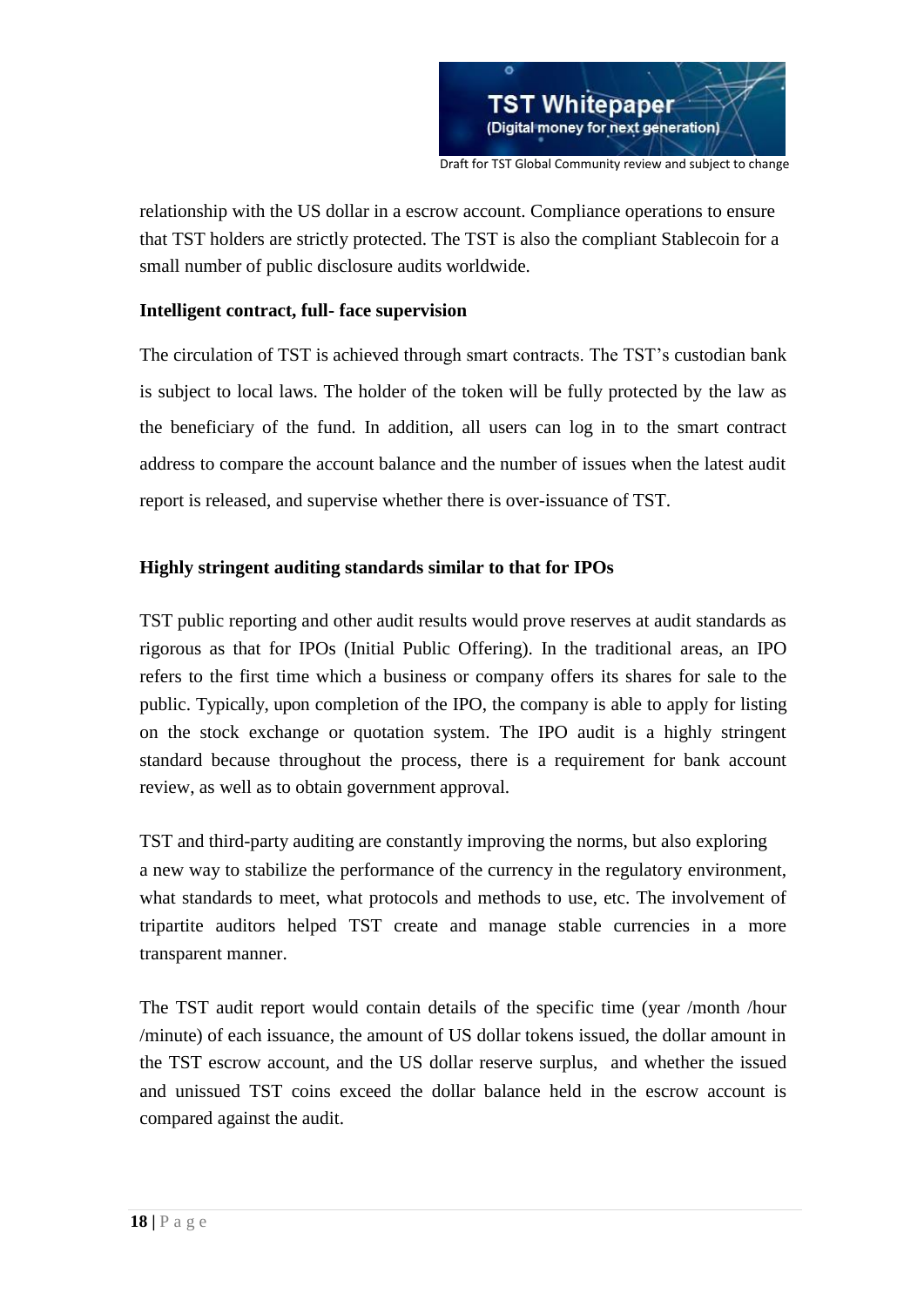

The TST's auditing system guarantees that TST is a regulated and fully decentralized Stablecoin that is not controlled by any centralized exchange or other stakeholders and is customer-centric. This feature gives the TST the ability to exchange 1:1 dollars at any exchange on any exchange and over-the-counter. This is one of the important mechanisms for the TST to be more stable than the general Stablecoin. This is also an important reason for the rapid growth of TST trading volume.

#### **Advantages:**

1) Assets are kept by third-party institutions, regularly audited, and the transparency is higher.

2) The legal framework of the TST design allows organizations and users to operate the US dollar directly with the escrow account, without the need to handle the TST project team, avoiding the unnecessary component intervention of the team.

3) The institution or individual holding the token account can redeem the TST held in custody into US dollars after the standard KYC/AML check is exchanged for TST.

### **2.5 Safe and reliable TST.**

#### **Hot and cold wallet separation**

The TST wallet encrypts the hot wallet, separating the cold and hot ends, and storing many cold wallets in many places to form a multi-location and multi-center cryptographic signature scheme. At the same time, it uses multi-signal P2SH and financial privacy BIP32 technology to encrypt and transmit all data information. In addition, TST Wallet has created a variety of signature algorithms, such as rate limiting, address white network hooking, combined with financial process system and approval authorization system, not only can fully guarantee the security of digital assets, but also make the whole process more efficient and convenient.

#### **Digital encryption storage**

The funds in the TST wallet are separate and they are managed separately. The digital assets stored by the user are written to the block, and no one can hold or trade except the private key holder. People risk control and automation of risk management can maximize risk control. The TST wallet is a wallet that is compatible with multicurrency. It uses SHA512-ZERO encryption technology and a separate private key + dynamic verification code to ensure data security on the TST network.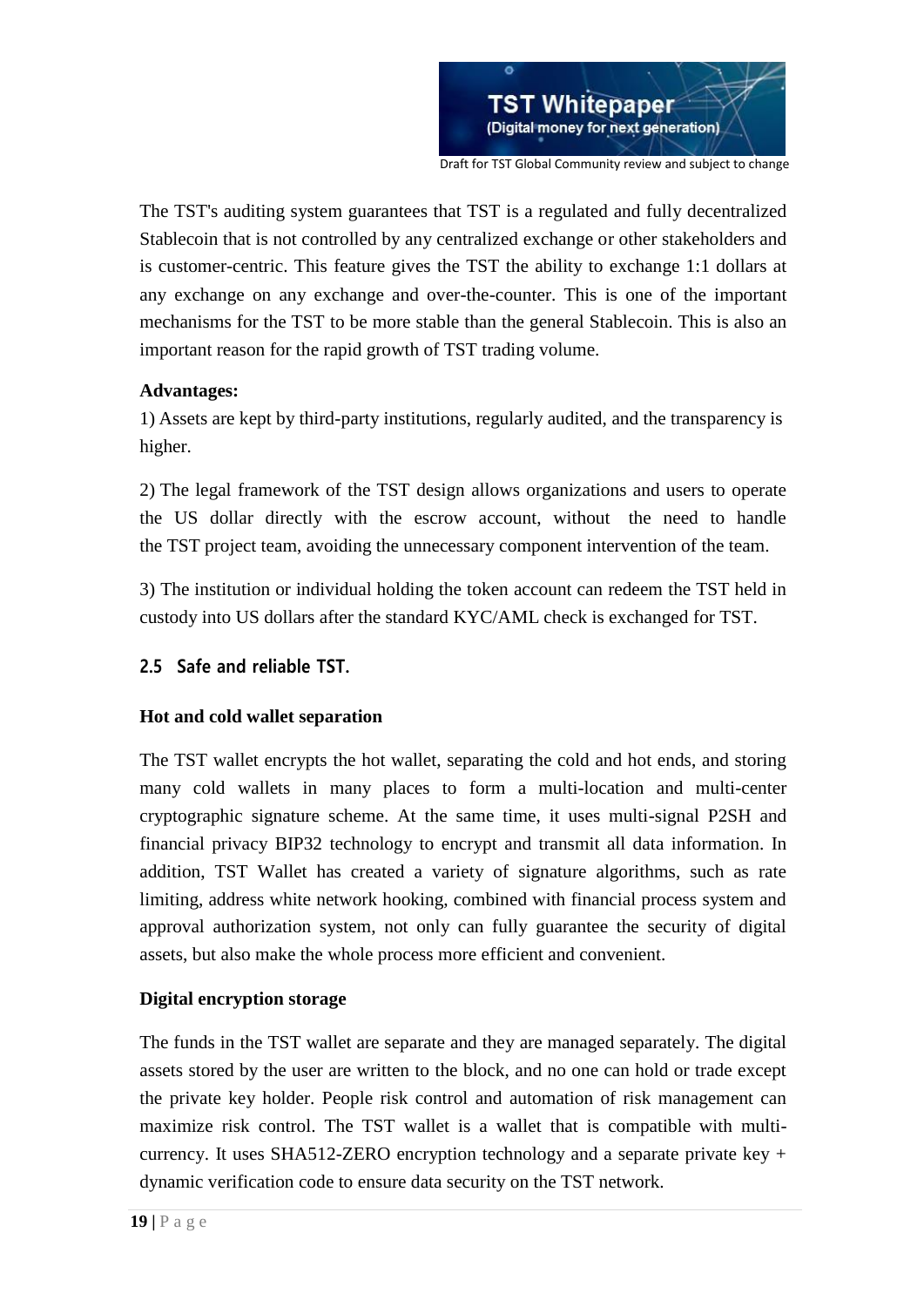

Since the successful development of the TST wallet, it has undergone hundreds of back pressure and anti-theft tests to maximize the security of user assets.

# **3. TST Agreement and Technical Solution.**

# **3.1 TST Main chain development.**

The TST Stablecoin is placed on the strong TST main chain, so the TST main chain directly affects the security, reliability and future development of the entire platform. In addition to facilitating users to convert the legal currency into cryptocurrency, the TST stable digital currency platform opens the door to the traditional economy and the digital economy, allowing more users to enjoy the benefits and functions of the digital economy, while supporting real business scenarios. Complex clearing settlement logic and decentralized execution mechanisms. This requires the TST main chain to be a blockchain system that is efficient, stable, and provides a Turing-complete intelligent contract implementation mechanism. Currently, existing blockchain products on the market cannot meet the demand.

The TST team has built the main chain into a fully independent development, multi-chain efficient base chain based on the DPoS+Raft consensus mechanism, which is the core engine of the TST stable digital currency platform. The technical implementation of the main chain will be far ahead of most current blockchain 3.0 technologies in terms of performance, scalability, security and stability. It not only ensures the security and reliability of the TST release and use process. Tampering, while providing a powerful smart contract development framework and execution engine, provides the basis for blockchain technology support for complex, TST- based clearing and settlement services.

Taking into account the complex business applications that the TST platform may face, the TST main chain has a complex commercial-grade system design and uses a Docker- based smart contract execution environment. Through the self-developed blockchain engine, the main chain can provide more efficient operation efficiency. The powerful capabilities of Docker make the TST main chain smart contract development framework have a richer API system and can implement complex execution logic. As long as the blockchain node has enough host space, it can expand infinitely.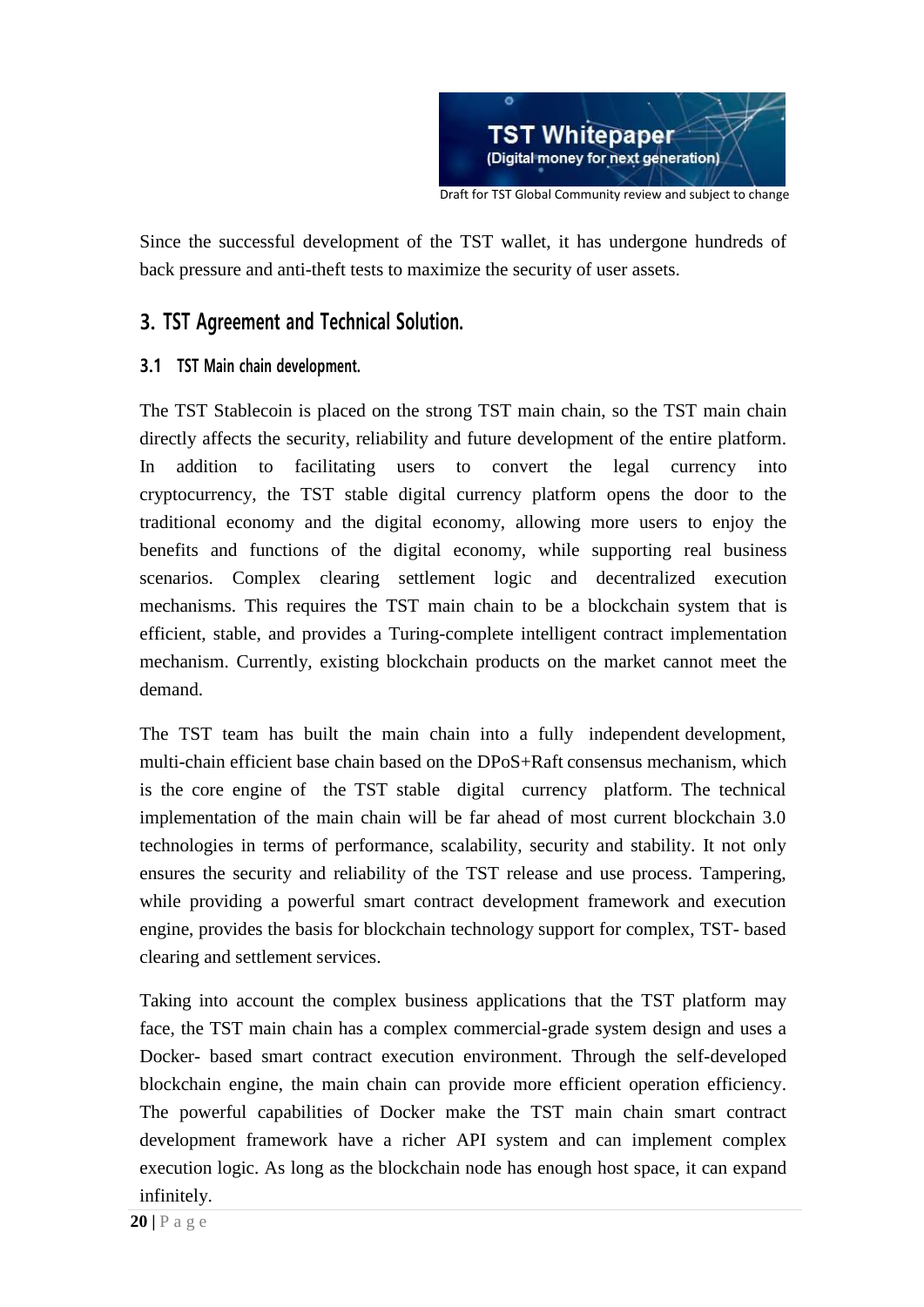

Draft for TST Global Community review and subject to change

The components of the node system operating environment of the TST main chain are also copied into multiple copies in the form of container Docker, distributed to different regions and different franchisees for multi-point disaster recovery. Once the operating environment is abnormal, the main chain automatically selects another best performing server through the smart contract and runs the system environment Docker on it to restore all system services.

### **3.2 TST Wallet Carry.**

### **TST DMG Hot Wallet**

In order to ensure the flexibility and convenience of TST, the TST stable digital currency platform's DMG hot wallet application includes the OTC exchange function between TST and USD, which enables users to conveniently use USD to purchase TST and facilitate their own assets in traditional financial fields. Transfer to the encrypted world for project participation, cross-border transfers, etc. The wallet also provides exchange channels for TST and BTC, ETH and other mainstream cryptocurrencies, making TST truly the link between blockchain economic activities. In addition, the wallet will gradually open mobile payment functions in the Asia-Pacific region and its surrounding areas, and realize the application of the encrypted world assets in the traditional economic field and people's daily life, and become the Alipay in the Asia-Pacific region & other part of the world.

### **TST DMG Cold Wallet**

Whenever the TST platform assets exceed \$1 million, the TST platform operations team will transfer these assets to the system cold wallet to ensure the security of the assets. The private key is also distributed management to ensure the security and stability of the TST platform assets.

### **3.3 TST Technology Stack.**

### 1) First: Ethereum

2) Second: TST Foundation Agreement: Grant (create) and undo (destroy) metadata represented as embedded in the blockchain, users can trade and store tethers and other assets / tokens in the following environments, Cryptography such as p2p establishes a password-safe environment.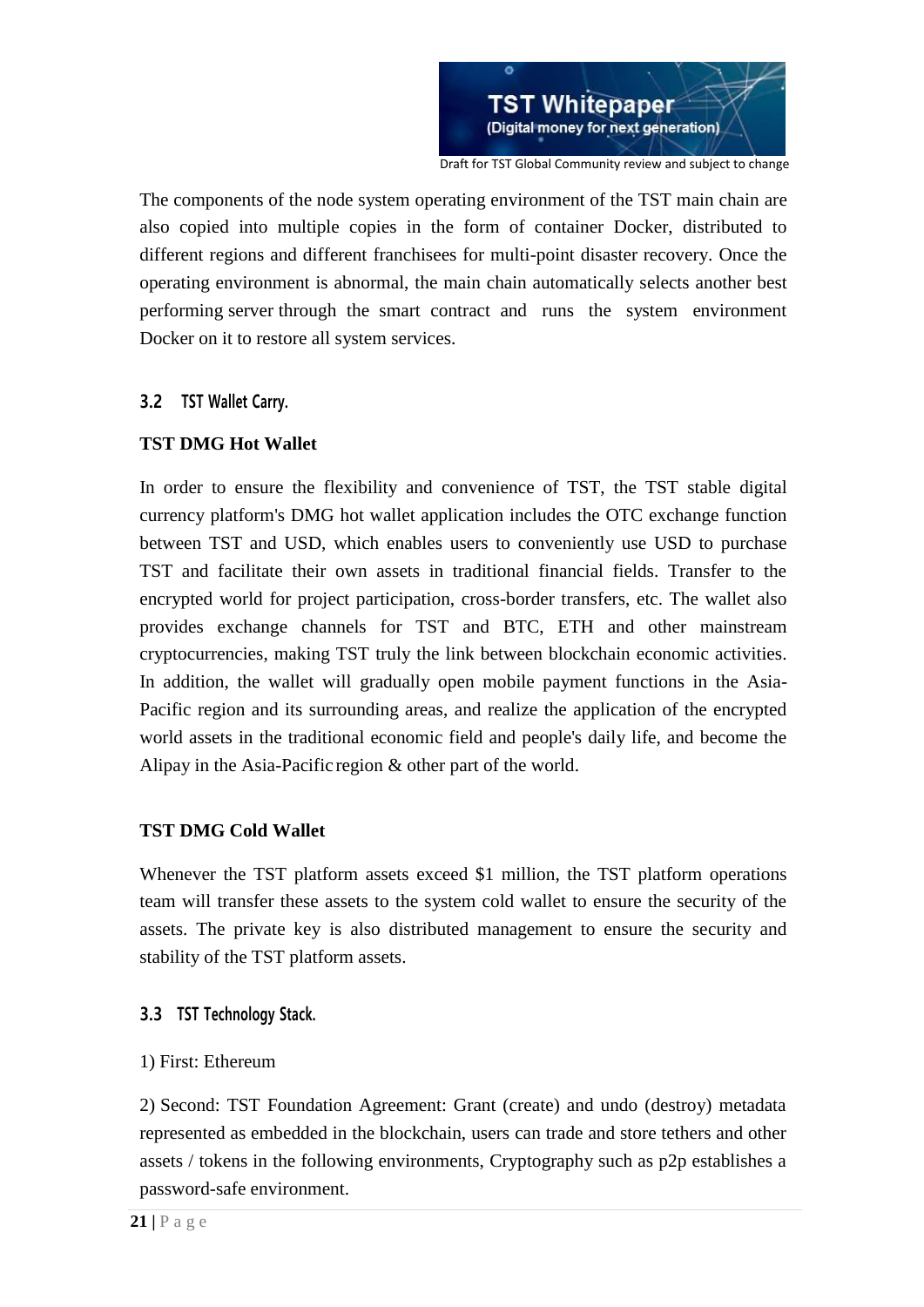

3) Third:

- a) Open source wallet: TST Wallet
- b) Super node
- c) Reserved space, future commercial ecological application

# **3.4 Smart Contract**

To meet the needs of users and developers, TST will be designed as a highperformance underlying operating system with Turing integrity, supporting multi-asset cross-chain protocols and smart contracts.

### **The design process is as follows:**

1 ) With the TST wallet, the user can import the wallet (to prove the ownership of the asset) if the asset is ready to be recharged. The import process will be completely fragmented and the user's private key will not be logged during this process.

2 ) Recharge the corresponding multi-signal managed wallet via the imported BTC, ETH or other supported wallet.

3 ) The node on the TST will listen to the refill transaction and call the mapped asset contract through the cross-link protocol.

4 ) After the call contract is successful and irreversible, the mapped asset contract transfers the corresponding mapped asset to the user's TST wallet.

5 ) Users can use these mapped assets to use TST- based DAPP.

6 ) After use, the user can recharge the mapped assets back to the mapped asset account and obtain the right to withdraw funds from the offshore assets.

7 ) When the privilege is met, the attestation node will initiate a proposal to withdraw the token. When more than 2/3 of the cross-link nodes are signed, the out-of-chain asset will return the address of the user Token.

The TST has the advantages of being safe and not tamper able. In the financial payment process, the transaction records submitted by the consumer can be verified by the payment system. According to the intelligent contract of the blockchain,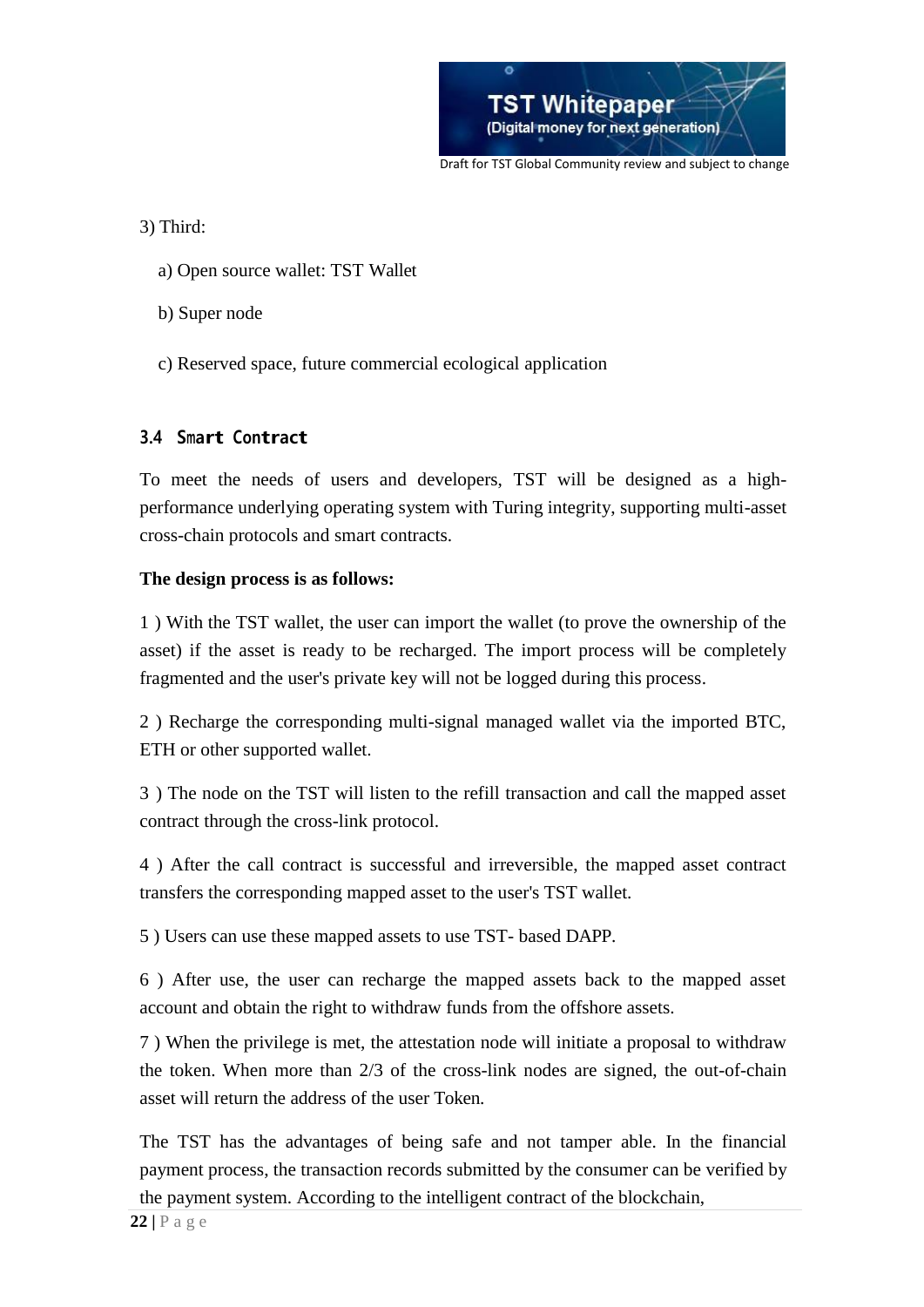

the system realizes the transaction and automatically generates the payment instruction, and at the same time, the block center records the data of each link one by one, and The transaction value is updated synchronously through the transaction data of the block record.

Therefore, the consumer can obtain the same level of security as the purchased product, confirm the entire transaction and payment process in the payment mode, and make the process truly transparent, which effectively avoids the loss caused by the theft of the attack. Enhance the security, openness and transparency of users in the platform trading process.

# **3.5 Super Node**

How to become a super node?

Any user can indicate their intention to become a supernode by sending a createvalidator transaction. Supernode right weight (i.e., total assets in custody: a super node to handle the TST in custody and the principal has entrusted the TST sum) to decide whether it will become an effective super node, at the beginning, only the weights up to 100 Ge super node is valid supernode. If the total equity of a super node falls below the top 100, it will lose the super node right. Over time, the maximum number of super nodes will gradually increase according to the planned 13% per year.

### **Commission mechanism**

How the client chooses the super node will generally consider the following aspects:

1) Amount of TST set aside as collateral: a super node in the equity of the collateral pool from TST number. With more collateral from TST's super node to assume greater risk, it will lead to more responsible for their actions.

2) Commissioned by the TST total: entrusted to a supernode the TST total.

3) Commission Rate: A portion of the commission is awarded to reward the super node before the reward is distributed to the principal.

Tracking records: The principal is likely to check the behavior of the super nodes they plan to delegate. Includes qualifications, past vote on proposals, historical average run time, and frequency of Super Node nodes dropped.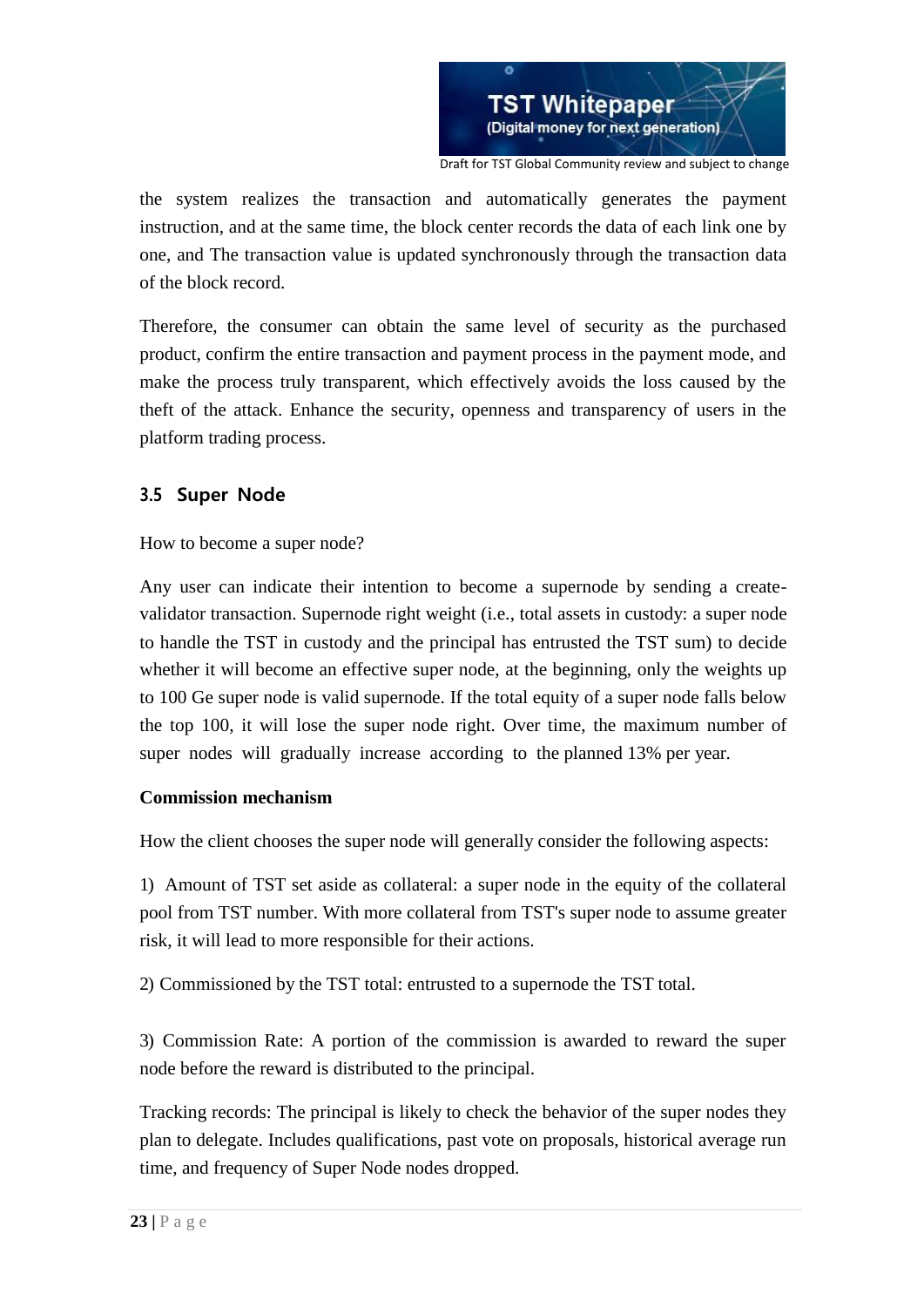

#### **Bonus system**

The rewards for participating in TST network maintenance include block grants and transaction fees, which are allocated based on the work done by each super node within the Super Node pool. Then, the revenue of each super node's equity pool will be allocated according to the equity of each of its principals. A commission will be drawn from the principal's income before the assignment to the supernode.

#### **Punishment mechanism**

The penalty mechanism is to improve the security of the TST main chain and distribute the rights more fairly and reasonably. There are two main types:

1) Offline: The certifier's offline time is greater than the time when a certain number of blocks are generated in the network, and the penalty node is entrusted with 0.01 % of the total TST. If offline occurs, the certifier will be temporarily banned, during which the token of the principal continues to be pledged on the node.

2) Double signature: means that 2 blocks are made at the same height, or 2 signatures are made, and the penalty node is entrusted to 5 % of the total amount of TST. If a double signature occurs, the tokenizer's token will be automatically unlocked and the verifier will be permanently banned.

### **3.6 Core Technology advantages Peer-to-peer transaction.**

The TST achieves point–to-point direct exchange through unique technology, the core of which is to disperse the agent's information interaction. The TST verifies the trust of ownership through digital signatures. In fact, it is an algorithm to solve the point-topoint trust problem in transaction processing. That is, the integrity and authenticity of the transaction can be realized by the encryption algorithm. The forced automation of the trust execution can be realized by the smart contract, and the trust source in the value transfer process can be realized by the structural design. At the same time, credit creation and trust establishment are completed in the payment system through consensusbased mathematical methods.

#### **Billing is convenient and efficient**

For the TST, the application of blockchain technology to payment greatly simplifies the existing complex payment process, and the platform allows users to recharge various digital currencies into the wallet.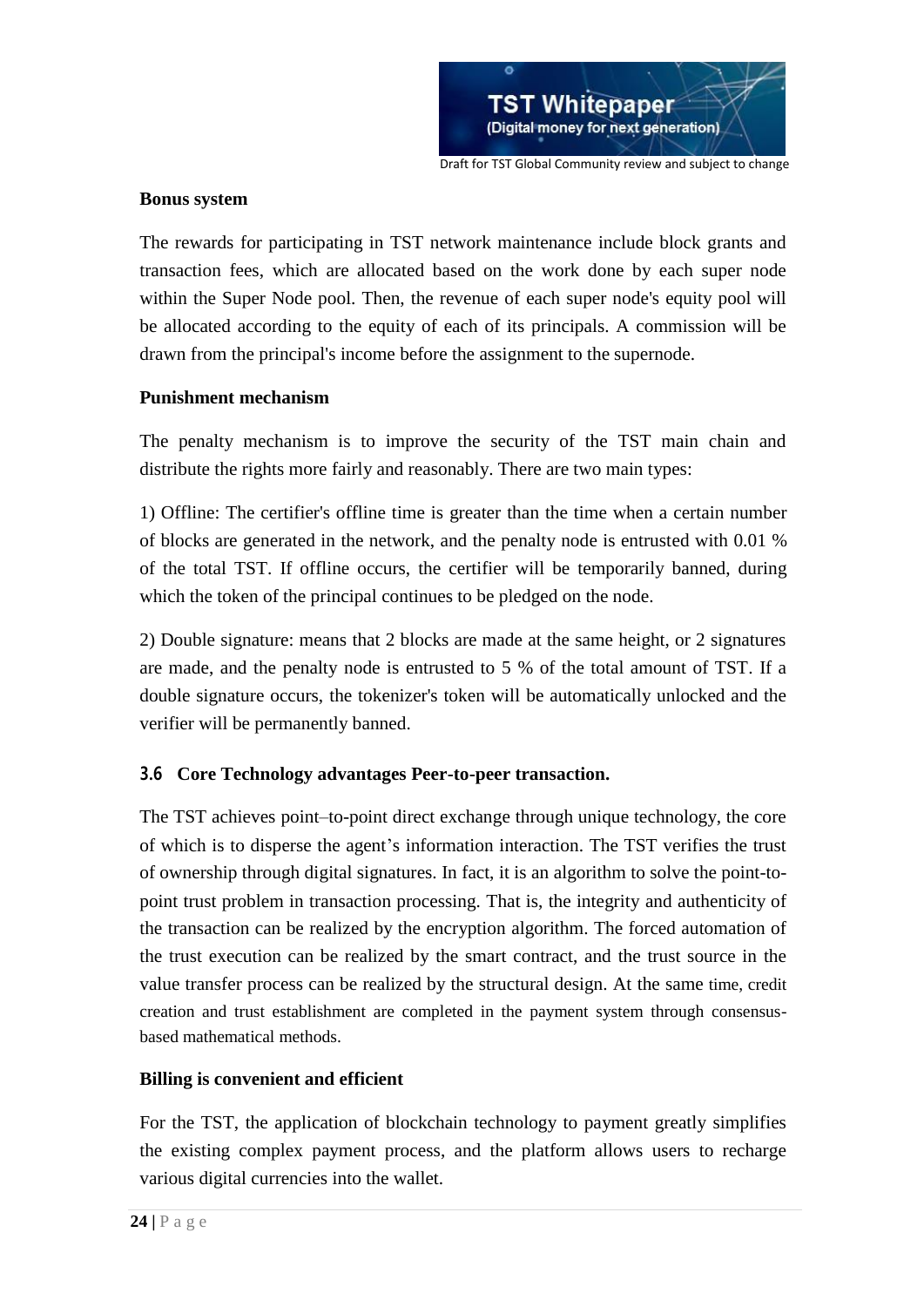

Draft for TST Global Community review and subject to change

It is achieved through centralization and decentralization, which increases security and takes into account the computing power of massive amounts of data. Through TST's unique payment and settlement system, the long-standing payment problems in the traditional industry will be solved in a targeted manner, and payment will become faster and the threshold will be lower. The improvement of settlement efficiency has made the entire industry chain up and down qualitatively!

#### **Strong public chain system**

Compared with other projects, TST's public chain system has great advantages and convenience. It can coexist with the traditional central data system: it can carry out secondary development of the business without changing the existing centralized system, and can realize coexistence, seamless switching or overall migration of new services and original services. In the actual scenario where the blockchain application falls, how to achieve a friendlier upgrade switch is the key.

Visualized smart contract generation template: TST provides an open smart contract template, an open industry contract template library, and an intelligent contract generator for operators, which greatly reduces the threshold and flexibility of smart contract development. This will allow more developers to join the TST ecosystem.

Can be integrated with mainstream technology architecture: TST's application development can be compatible with the current major technology architectures, adapt to the original technical framework of various industries, and save the cost of migration.

System operation and maintenance automation: Through node privatization deployment, node operation and maintenance automation and second-level startup chain services can be realized, improving efficiency and saving manpower.

Complete developer tools: Support TST development kit interface API, community token developers can easily call all kinds of functions and resources on the chain, and smoothly develop various types of DAPP to target specific market conditions.

# **3.7 Technical Design Concepts.**

The TST is designed to put security, stability and scalability at the forefront. TST changes the third-party-centric trust model in the traditional model. This is a reliable distributed data storage system with multiple parties.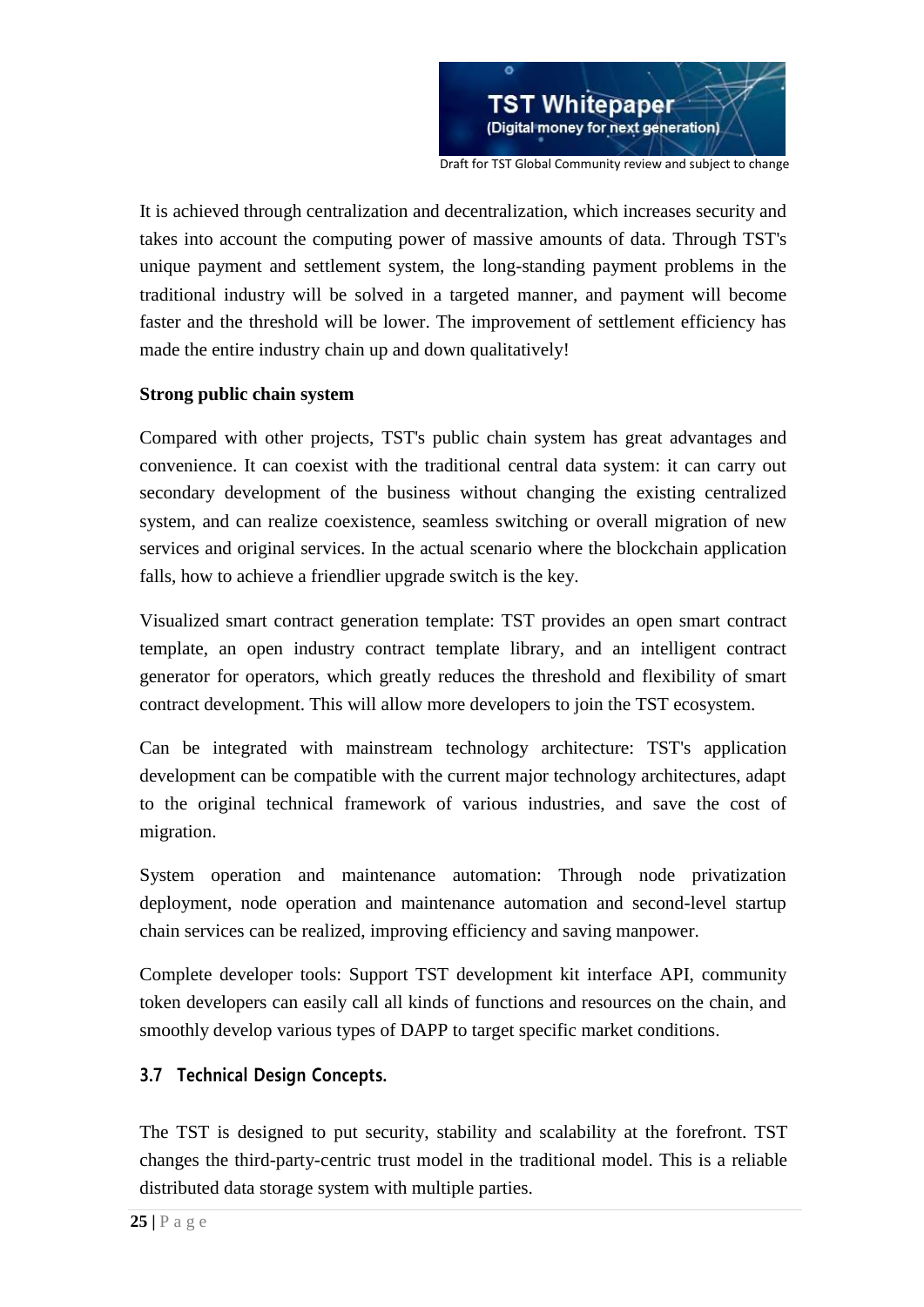

In application practice, this system can realize all participants' information sharing, consensus, and common It can become the basic technical structure of an organization. There are many innovations in this design pattern, two of which are worthy of attention:

- $\triangleright$  Trust is determined by machines and algorithms. The blockchain solves the mutual trust problem in the anonymous transaction process by constructing a system that relies on machine and algorithm trust. Participants use cryptography to determine identity and rely on consensus mechanisms to achieve mutual trust.
	- $\triangleright$  Transaction process can be performed automatically by the program. Through the intelligent contract, the contract between the two parties is automatically executed, and the data is stored in the chain and the human error is eliminated from the contract. The system is prevented from refusing any party, and the whole system is pushed into a certain intelligent state to realize the qualitative leap of the TST ecosystem.

#### **Features:**

- a) Compliance;
- b) Endorsement with valuable assets;

c) The code implements programmatic supervision to prevent dark net activities such as money laundering;

- d) 24 hours trading at any time to improve trading liquidity;
- e) Protocol layer automation management.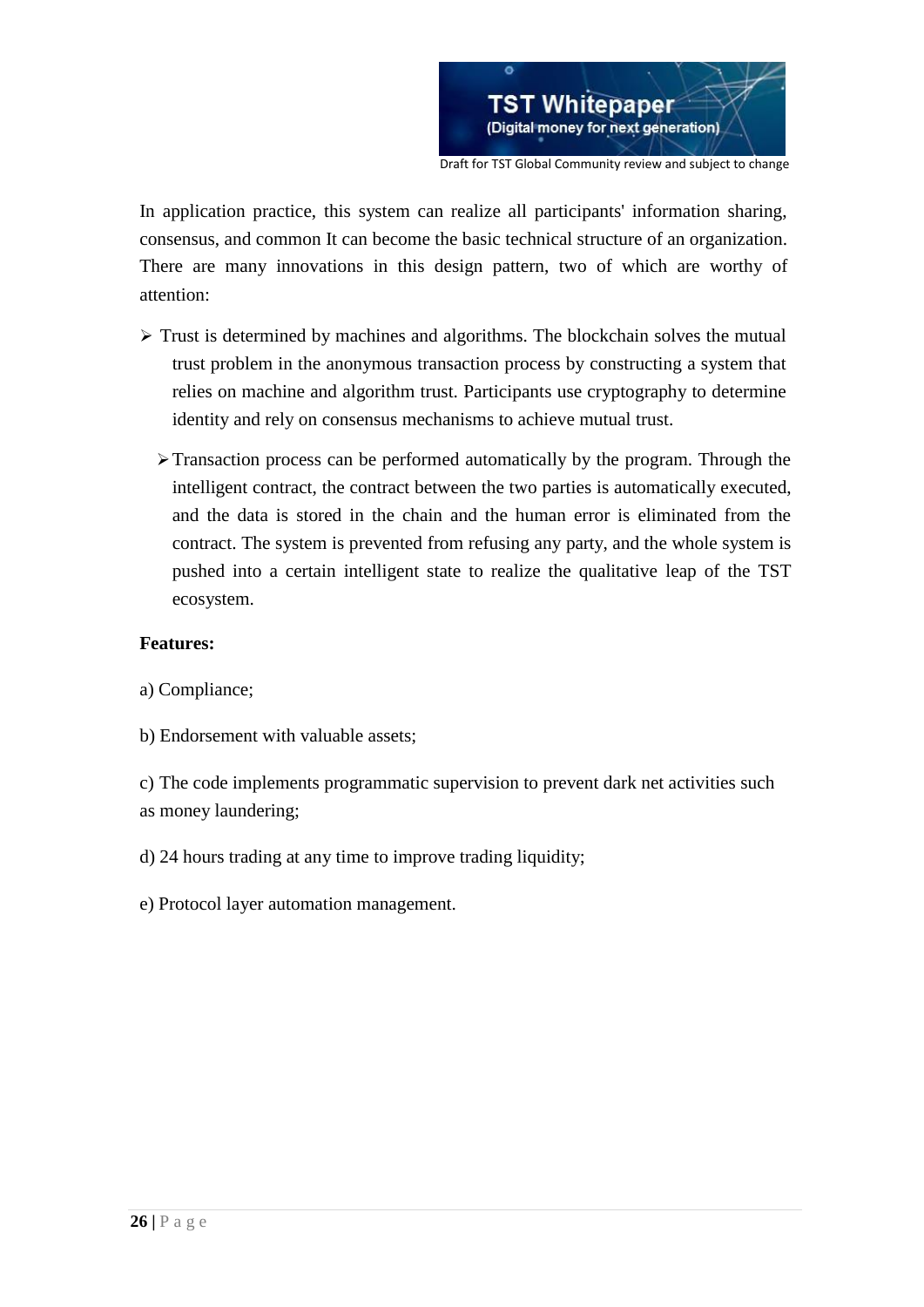

# **4. The main application scenario of TST.**

# **4.1 Management services**

The TST stable digital currency platform will provide various cryptocurrency management services for users. For example, users may elect to deposit their own TST into the secondary TST funds pool product, and receive a certain percentage of TST financial returns based on the accumulation of Stablecoin transfers. TST stable platform encrypted digital currency monetary management team consists of senior Zaas financiers with earlier experience with the blockchain based on the TST asset management.

# **4.2 OTC (over-the-counter) trading**

The main place where most users purchase cryptocurrencies is the major trading platforms, and there are many currencies in major trading platforms. It is often difficult for users who are trading for the first time to choose the right currency as the first initial steps. With TST as a bridge, when users want to buy cryptocurrency, they basically go through the following process: buy TST through the off-site C2C channel, transfer TST to the currency trading account, and buy in the TST- supported exchange. Digital assets. And when users want to cash out, just change the digital currency to TST and sell it through the C2C channel.

# **4.3 Digital currency's exchange token.**

Currently the most common transactions on major exchanges are for major BTC, ETH, EOS, BCH and platform coins. Compared with the anchorless cryptocurrency, using TST as the transaction pair makes it easier for people to convert funds into Stablecoin hedging. Meanwhile, in order to earn legal tender for the purpose of users, the dollar 1:1 anchored TST is not only more convenient valuation buying and selling, the trading scene is also more abundant.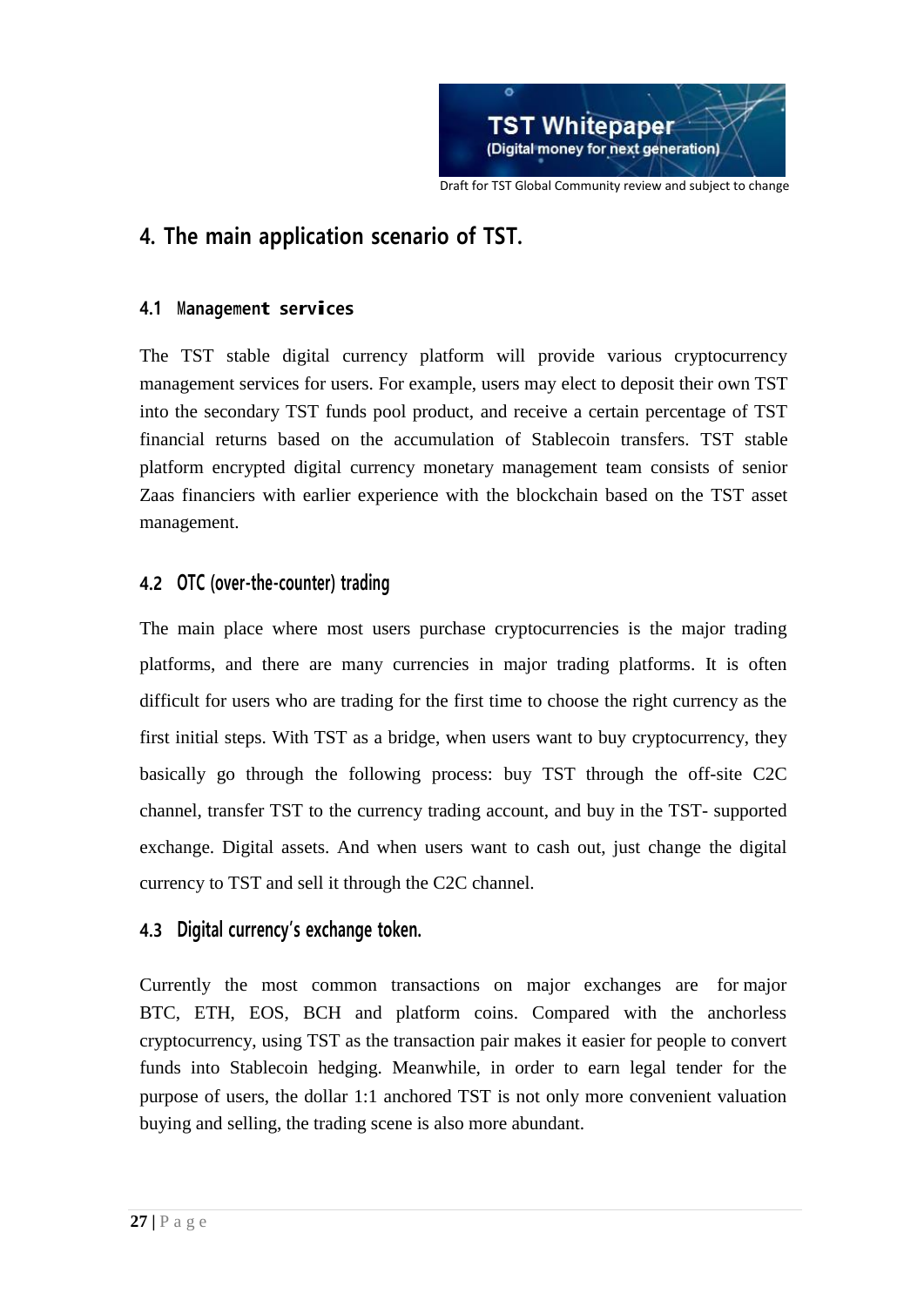

# **4.4 Asset shock stabilizer.**

When users predict the future is about to appear down market when can be encrypted currencies into TST for asset preservation, ensure that there are flexible encryption asset disposal to prepare for bargain-hunting needs. Based on TST , users in the market will spontaneously when currency prices rose buy TST to hedge against inflation ; when the value of the currency fell sell TST buy the dips, encryption stabilize the currency market from a macro perspective.

# **4.5 Offline Payment.**

The TST value is relatively stable and can be used as a hard currency for funds to some extent. The TST has a wide range of payment methods, including cross-border fund transfers, salary distribution, and store purchases. At present, the TST management team has gradually implemented TST's offline payment channels in Asia Pacific and its surrounding areas. The TST wallet may become the digital world Alipay in the region and other part of the world.

# **4.6 Cross-border block trades.**

Economic globalization has made cross-border payment more common. For the sake of foreign exchange security, a series of processes are required in the process of crossborder payment. This requires approval on the website of the State Administration of Foreign Exchange, filling out overseas remittances, etc. It usually takes 3 to 7 days to complete the transfer after successful processing. Through the TST digital currency platform, users can not only use TST to save time spent on this cumbersome process, but also the transfer fee charged by TST is much lower than traditional financial channels. Therefore, cross-border payment and bulk trade are undoubtedly the core application scenarios of the TST.

# **4.7 Global Forex Currency Exchange.**

As an organization dedicated to serving digital financial services in the Asia-Pacific region, Asia-Pacific Digital Bank is a core member of the old-fashioned financial institutions in Wall Street. It has a complete ecosystem and a large user base.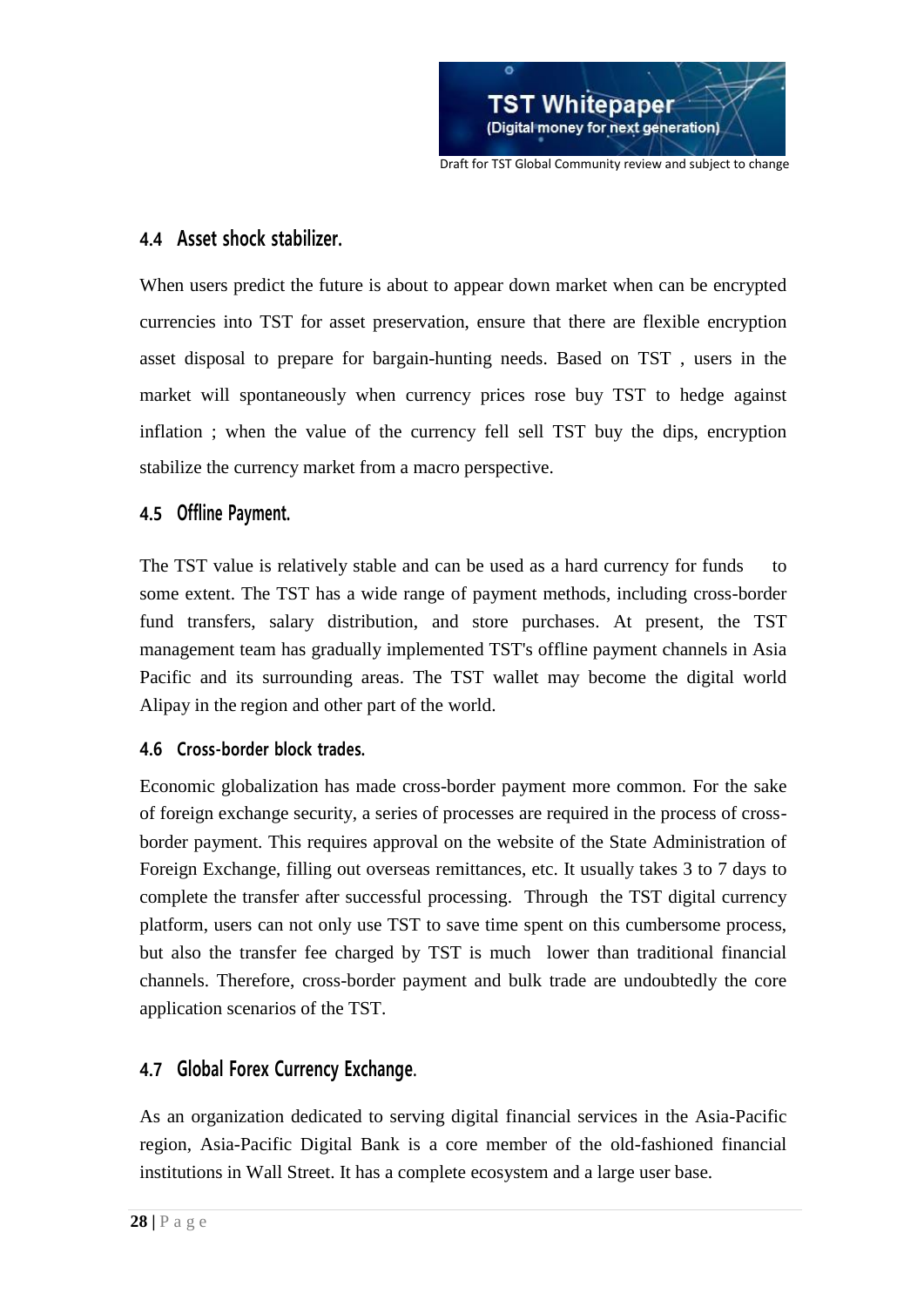

Draft for TST Global Community review and subject to change

In the future, users can use the TST to realize global currency exchange through Zaas Investment Bank Limited according to the real-time exchange rate, which completely solves the shortcomings of low exchange efficiency, cumbersome process and high loss between the French currencies. The practicality of TST will be greatly improved through the global currency exchange function, and users can enjoy the efficient and convenient service brought by this function.

# **5. USDA Issuance Plan.**

The native digital cryptographically-secured utility token of the TST stable digital currency platform (TST) is a transferable representation of attributed functions specified in the protocol/code of the TST stable digital currency platform, designed to play a major role in the functioning of the ecosystem on the TST stable digital currency platform, and intended to be used solely as the primary utility token on the platform.

TST provides the economic incentives which will be consumed to encourage participants to contribute and maintain the ecosystem on the TST stable digital currency platform. Resources are required to maintain the main chain, so providers of these services / resources would require payment for the consumption of these resources (i.e. "mining" on the TST stable digital currency platform) to maintain network integrity, and TST will be used as the platform currency medium of exchange to quantify and pay the costs of the consumed computational resources. TST is an integral and indispensable part of the TST stable digital currency platform, because without TST, there would be no incentive for users to expend resources to participate in activities or provide services for the benefit of the entire ecosystem on the TST stable digital currency platform. Users of the TST stable digital currency platform and/or holders of TST which did not actively participate will not receive any TST incentives.

TST does not in any way represent any shareholding, participation, right, title, or interest in the Foundation, the Distributor, its affiliates, or any other company, enterprise or undertaking, nor will TST entitle token holders to any promise of fees, dividends, revenue, profits or investment returns, and are not intended to constitute securities in Singapore or any relevant jurisdiction. TST may only be utilized on the TST stable digital currency platform, and ownership of TST carries no rights, express or implied, other than the right to use TST as a means to enable usage of and interaction within the TST stable digital currency platform.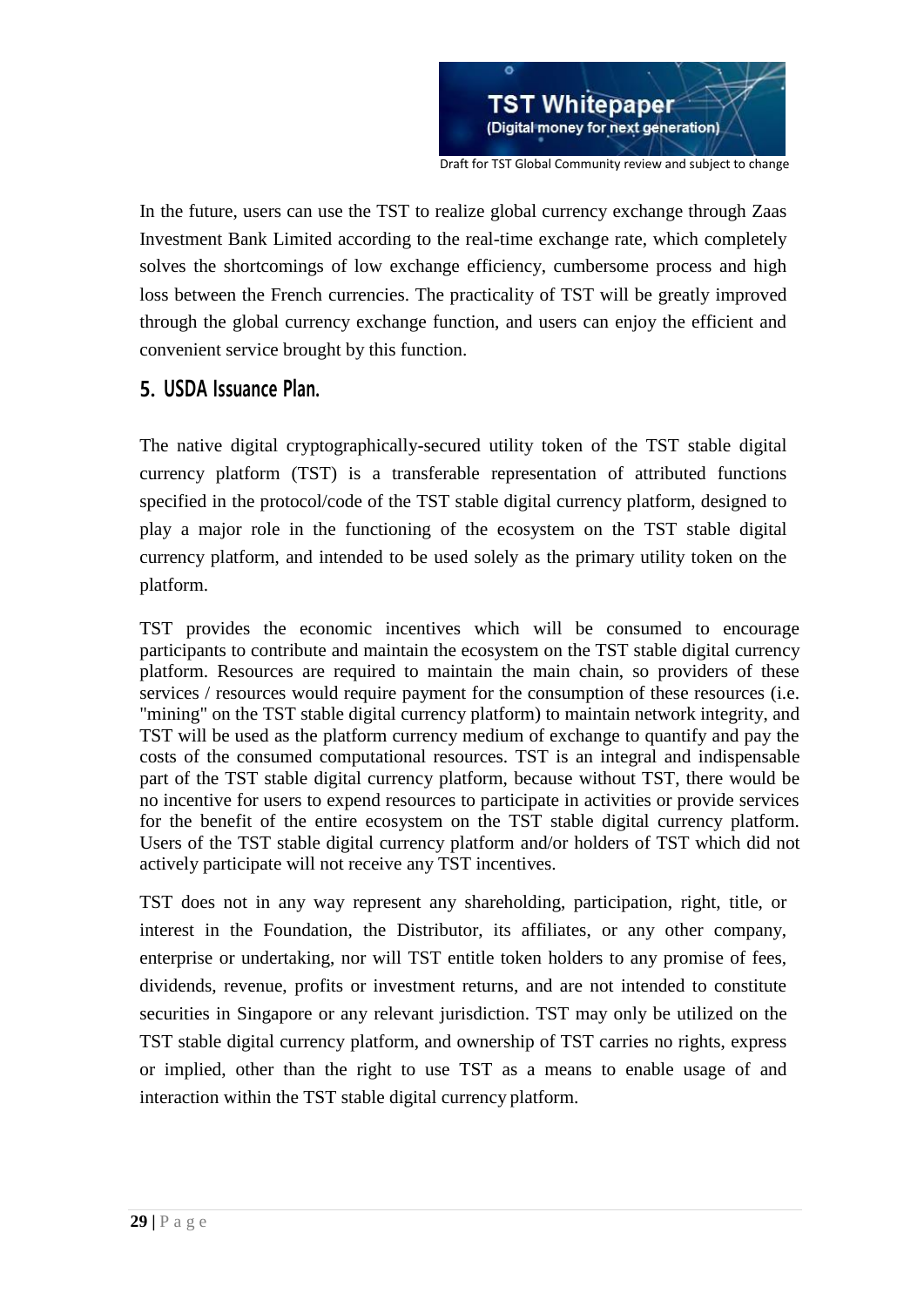

### **5.1 Issuance Mechanism.**

In order to motivate the builders and participants of the TST stable digital currency platform to better promote the healthy development of the entire TST, the TST stable digital currency platform will issue the platform's native Token, TST whose uses include but are not limited to:

**1) Margin:** When an exchange or other cryptocurrency operations team needs to issue its own cryptocurrency, it will add credit to itself by pleasing a certain number of TST's. It is also possible to build its own unique cryptocurrency business economic system based on Token, which guarantees the ecology of its own business.

**2) Transaction Cost:** Used to realize the settlement of various commercial transactions in the TST stable digital currency platform.

**3) Reward feedback:** Incentives for contributing users and management teams.

# **5.2 Value Base.**

TST is the only Token that is used throughout the TST stable digital currency platform. As a value delivery and payment medium, it is indispensable for users to participate in the platform ecosystem. Through the \$1 billion credit endorsement received by the TST operations team at Zaas Investment Bank Limited of the Zaas Group in the United States, the TST compliant dollar Stablecoin is valued at 1:1 anchorage, or 1 TST value of \$1.

# **5.3 Ways of Obtaining.**

Ways for users to obtain TST include but are not limited to:

- 1) Participate in the TST Foundation's Super Node Staking Program and become a TST Partner to participate in the consensus system in order to receive proportion amounts of TST income;
- 2) Obtained directly in the US\$ 1:1 ratio through the TST stable digital currency platform;
- 3) On the trading platform that supports TST, the exchange is proportioned by other digital currencies;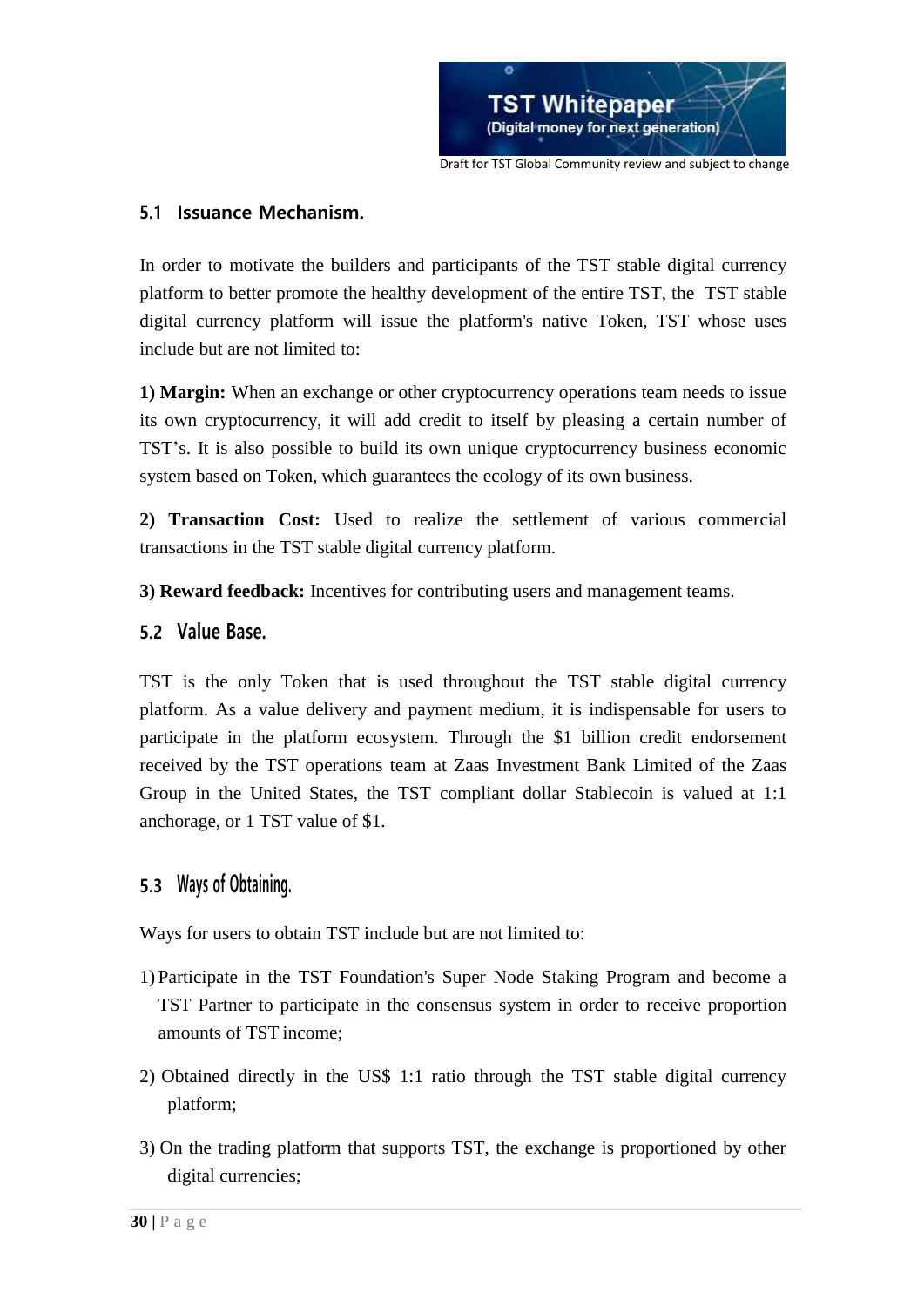

4) Obtaining other transfers, consumption, etc. provided by the TST stable digital currency platform.

### **5.4 Super Node Staking Plan.**

The TST Foundation Super Node Staking Program is a TST node alliance initiated by Zaas Investment Bank Limited, a blockchain- based governance organization;.

Staking plans to recruit 100 super nodes (TST Foundation partners) and VIP nodes (TST Foundation Alliance distinguished member nodes) 1000.

The Foundation's super nodes (i.e. members) will receive membership rights such as equity, transaction preferences, membership services, and autonomy decision-making rights. (for the avoidance of doubt, these rights are not linked to actual TST holdings). In addition to the equivalent TST, it will also enjoy digital banking and financial business development income, fee reduction and service fee deduction, and line. Member policies for the following members of the cooperative business, corporate development decision voting;

In the first phase of the Staking plan, it is estimated that 10 directors will be recruited and 100,000 TST will be redeemed from custody; 100 super-node partner membership will be exchanged for pledges of 100,000 TST; 1000 VIPs will be exchanged for VIP nodes, and TST will be exchanged for 50,000.

In particular, it is highlighted that TST: (a) does not represent or confer on the token holder any right of any form with respect to the Foundation, the Distributor (or any of its affiliates), or its revenues or assets, including without limitation any right to receive future dividends, revenue, shares, ownership right or stake, share or security, any voting, distribution, redemption, liquidation, proprietary (including all forms of intellectual property or licence rights), or other financial or legal rights or equivalent rights, or intellectual property rights or any other form of participation in or relating to the TST stable digital currency platform, the Foundation, the Distributor and/or their service providers; (b) is not intended to represent any rights under a contract for differences or under any other contract the purpose or pretended purpose of which is to secure a profit or avoid a loss; (c) is not intended to be a security, commodity, bond, debt instrument or any other kind of financial instrument or investment; (d) is not a loan to the Foundation, the Distributor or any of its affiliates, and there is no expectation of profit; and (e) does not provide the token holder with any ownership or other interest in the Foundation, the Distributor or any of its affiliates.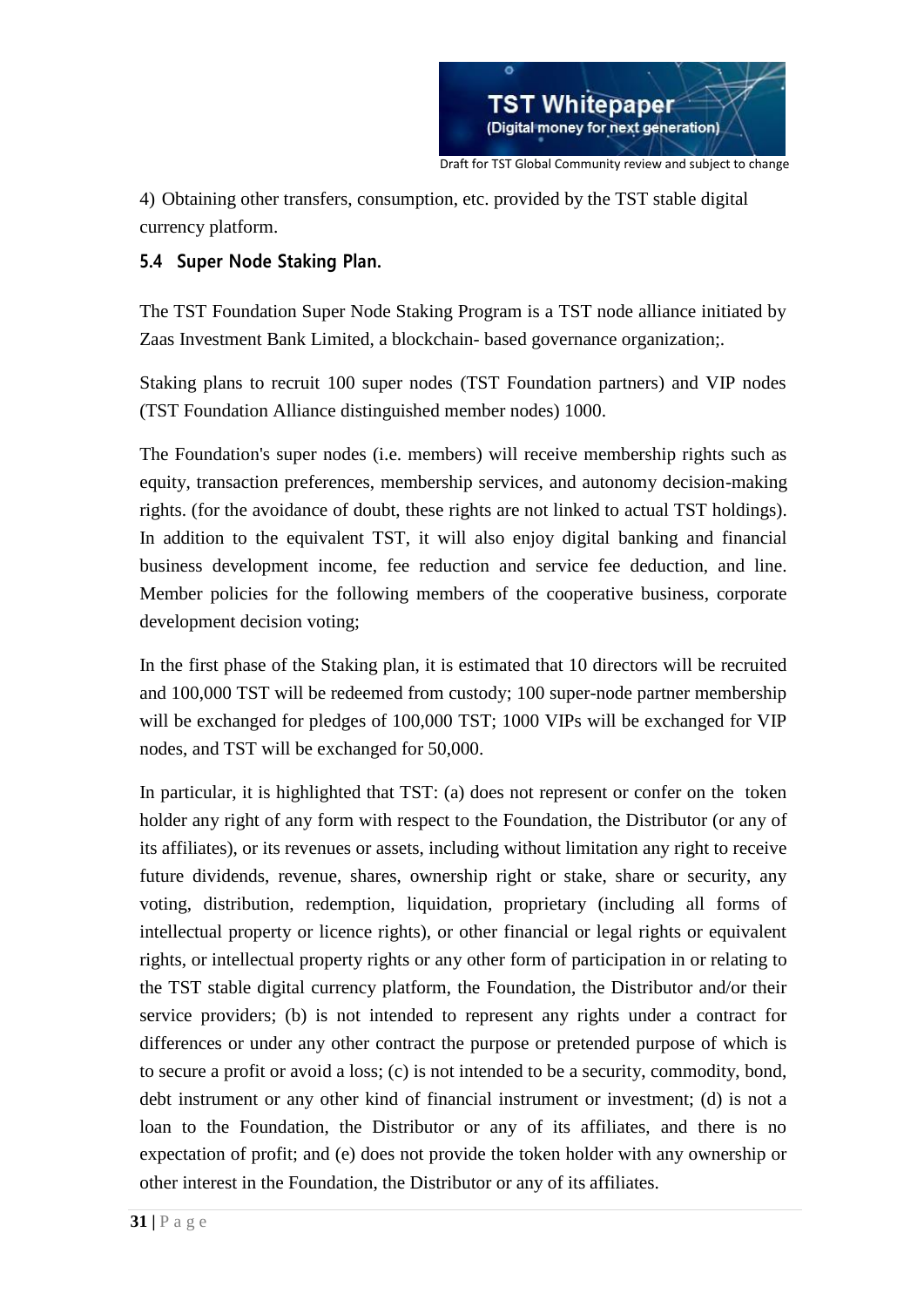

# **6. USDA Team Qualification.**

### **6.1 Governance Mechanism**

The TST Foundation was established and was established by early contributors, project executive committees, lawyers and finance. Coordinate the management of fundraising assets and token assets, and use the multiple key signatures of the blockchain to jointly and transparently use this asset, and regularly report to relevant regulatory agencies and disclose them to the public. Before the project is put into place, the virtual test and the local small-scale test will be carried out first, and then the project will be implemented after the success. Tokens will be locked in a certain percentage and will be staged into the community and market.

The TST team will establish the TST Foundation in overseas countries, which is the main body of TST governance and is fully responsible for implementing major resolutions to regulate TST technology development and application development.

# **6.2 Core Members of the TST Team.**

# **Md Mizanur Rahman, CEO / Chief Executive Officer**

32 years' experience in ICT field and senior market experts, founder of Zaas Group and Pintarman Limited.

# **Sumon Sefat, Ambassador for The Asia-Pacific Region / Asia Pacific Regional Promotion Ambassador**

Senior project sponsor and manager of the blockchain industry, core member of the JasHim Foundation and Asia Peace Foundation.

# **6.3 Zaas Investment Bank Limited.**

Zaas Investment Bank Limited (ZIBL) is a digital bank focused on the most active global financial activities in Asia and the Pacific. The founding team is a senior Wall Street financial person who entered the cryptocurrency field early.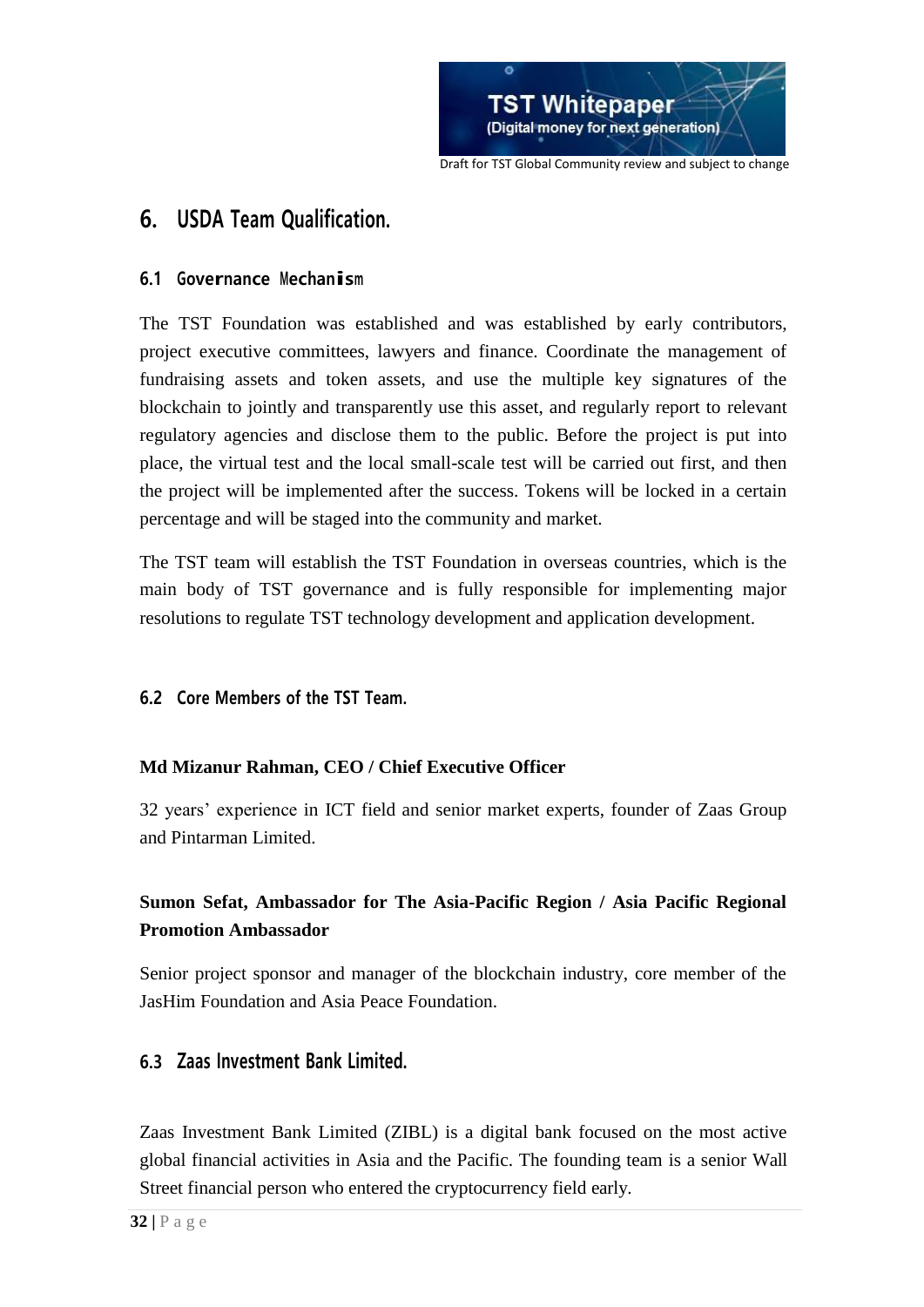

The Zaas Investment Banking team consists of senior financial professionals from Zaas Group, including Sumon Sefat, JFL and APF. The founding team entered the digital currency field early on and has been focusing on the financial business of Asia and the Pacific, the world's most financially active, which has laid the foundation for ZIBL to become the chief digital bank in the Asia Pacific region.

### **6.4 Partner**



View SushiSwap exchange statistics and info, such as trading volume, market share and rank.



# **7. The future development path of TST.**

TST will continue to release updates in the future, when TST will open the source code of the blockchain for developers to try and develop on this basis.

- > TST funds will continue to collect community on TST feedback blockchain public chain. Particular note is that these works send focus on ensuring agreement and implementation of security, performance and scalability attributes.
- $\triangleright$  TST funds will be the structure into the well documented API and library that implements the user and the TST interaction between the public chain blockchain.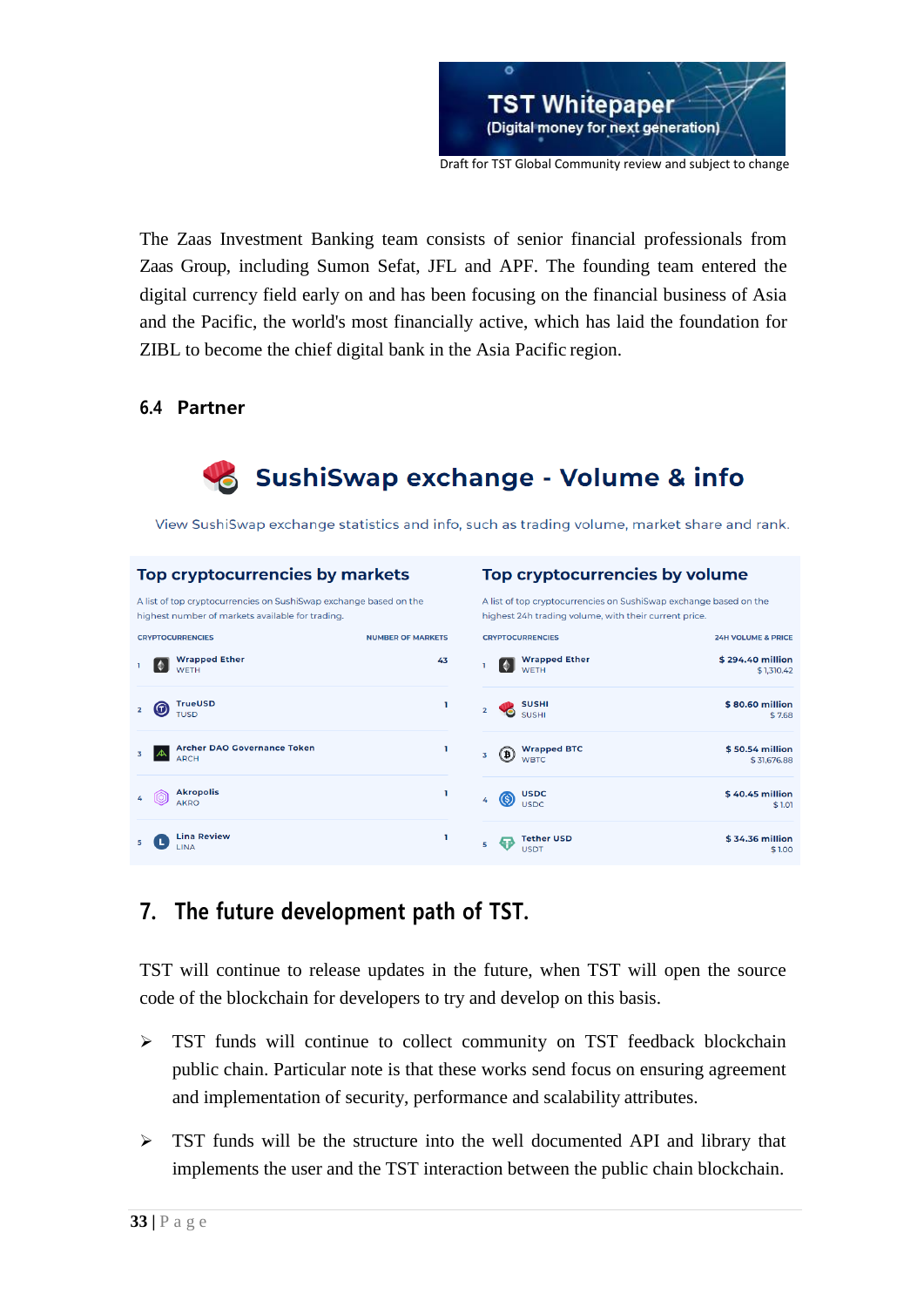

- > TST Foundation will create a framework for collaborative technology development behind the TST and establish appropriate procedures for discussing and reviewing changes to the underlying protocol and software for the blockchain.
- $\triangleright$  Extensive testing of the TST blockchain.
- $\triangleright$  Effort to promote the TST ecosystem, once the ecological development has stabilized; the TST Foundation will create smart contracts for larger institutions and establish corresponding paths.
- $\triangleright$  TST Foundation will work with the community to overcome challenges on the road to compliance stabilization.
- $\triangleright$  TST will continue to expand its super nodes, not only in the Asia Pacific region, but to expand its diverse membership around the world.
- $\triangleright$  TST will select social impact partners who share our common mission and work with them to establish social impact advisory committees and develop social impact plans.

In the future, TST will promote the growth of the digital asset industry by introducing more measures to its large existing user base. The first phase of the future will carry about 10 billion US dollars of trading volume, and the follow-up will continue to expand.

#### **Conclusion**

The TST team hopes to create more inclusive and more open modern financial services. In the future, not only the Asia-Pacific region, but also people around the world can enjoy more convenient services. The TST is a stable digital currency based on a secure and stable open source blockchain backed by real asset reserves and managed by the TST Foundation. The TST relies on its strong financial strength, strong bank endorsement, authoritative and transparent third-party auditors and a large user base, or it will become a major currency that affects the super-sovereign.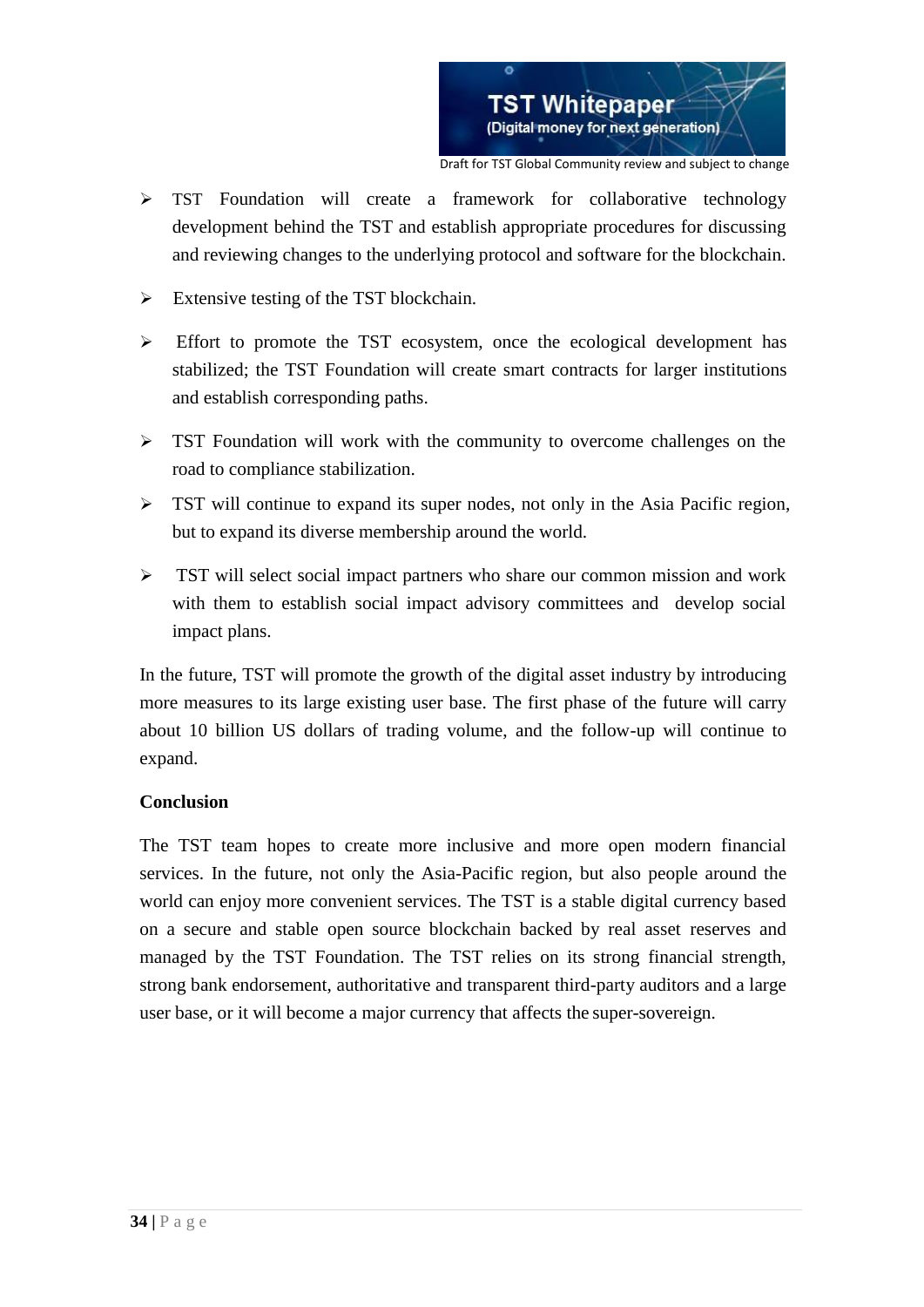

# **8. Risks**

You acknowledge and agree that there are numerous risks associated with purchasing TST, holding TST, and using TST for participation in the TST stable digital currency platform. In the worst scenario, this could lead to the loss of all or part of the USDA which had been purchased. **IF YOU DECIDE TO PURCHASE TST, YOU EXPRESSLY ACKNOWLEDGE, ACCEPT AND ASSUME THE FOLLOWING RISKS:**

- $\triangleright$  There are many projects in the current blockchain field, and the competition is fierce. There is strong market competition and project operation pressure. Whether the TST can break through in many outstanding projects is widely recognized. It is not only linked to its own team capabilities, vision planning, but also so many competitors and even oligarchs in the market. There is a possibility of vicious competition.
- > The TST brings together a team of talents with both vitality and strength, attracting experienced practitioners in the blockchain field and experienced technical developers. In the future development, the possibility that the core personnel will leave and the internal conflicts will occur will result in the negative impact of the TST as a whole.
- $\triangleright$  The possibility that TST applications are not used by a large number of individuals or organizations means that the public does not have enough interest to develop and develop these related distributed applications. Such a lack of interest may have a negative impact on TST and TST applications.
- $\triangleright$  Risk of hacking: The TST is at risk of being attacked by hackers or other organizations, including but not limited to denial of service attacks, Sybil attacks, malware attacks, or consistency attacks.
- $\triangleright$  Unlike accounts with bank accounts or other financial institutions, there is usually no insurance coverage stored on the TST account or the relevant blockchain network. In any case, there will be no public organization to cover your losses. In addition to the risks mentioned in this white paper, there are also risks that have not been mentioned or anticipated by the founding team.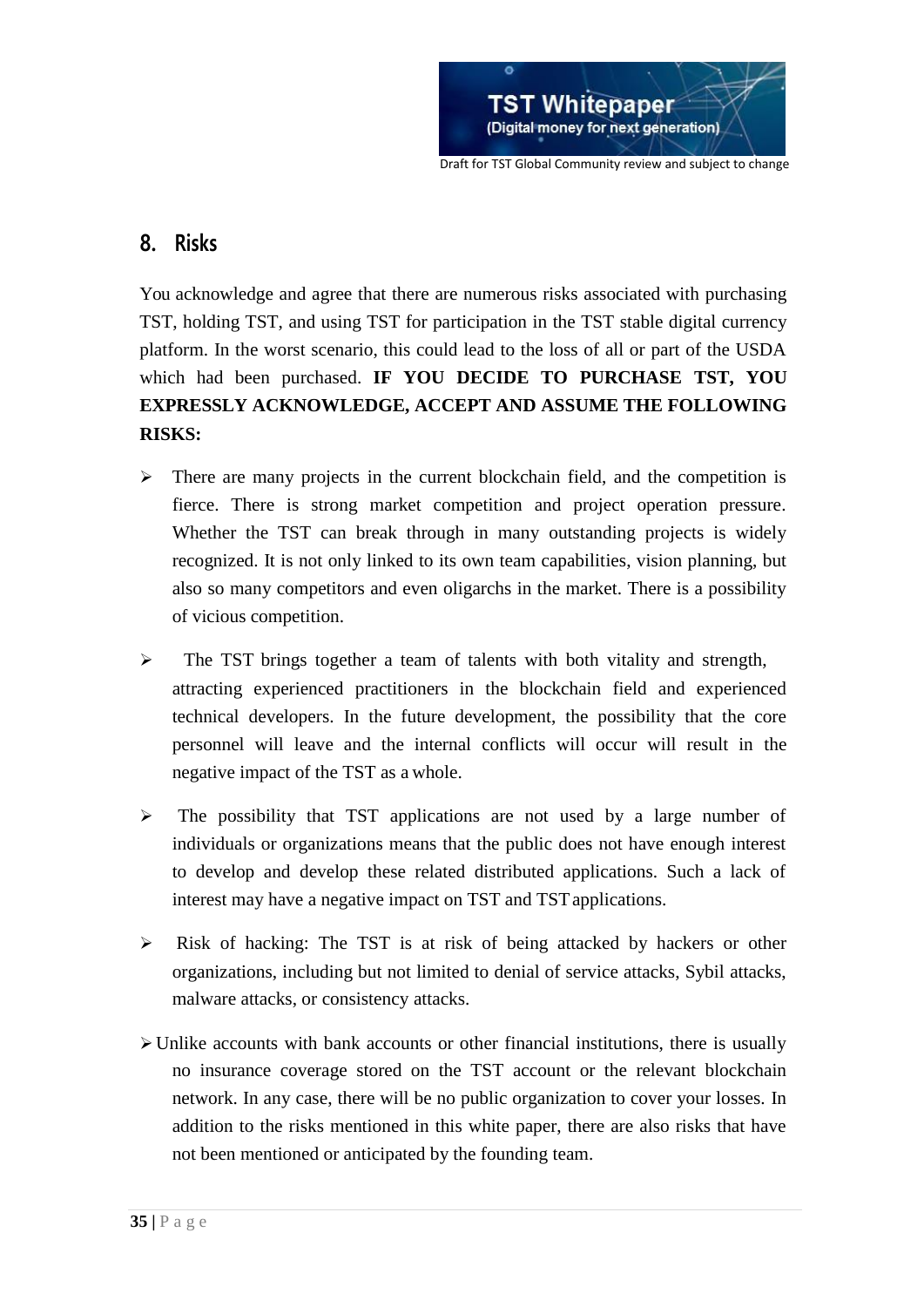

In addition to the risks mentioned in this white paper, there are also risks that have not been mentioned or anticipated by the founding team. In addition, other risks may occur suddenly or in combination with a variety of risks already mentioned. Participants are required to fully understand the team background, understand the overall framework and ideas of the project, and participate rationally before making a decision to participate.

# **NOTICE AND DISCLAIMER**

PLEASE READ THE ENTIRETY OF THIS "NOTICE AND DISCLAIMER" SECTION CAREFULLY. NOTHING HEREIN CONSTITUTES LEGAL, FINANCIAL, BUSINESS OR TAX ADVICE AND YOU SHOULD CONSULT YOUR OWN LEGAL, FINANCIAL, TAX OR OTHER PROFESSIONAL ADVISOR(S) BEFORE ENGAGING IN ANY ACTIVITY IN CONNECTION

HEREWITH. NEITHER TST FOUNDATION LIMITED. (THE FOUNDATION), ANY OF THE PROJECT TEAM MEMBERS (THE TST TEAM) WHO HAVE WORKED ON THE TST STABLE DIGITAL CURRENCY PLATFORM (AS DEFINED HEREIN) OR PROJECT TO DEVELOP THE TST STABLE DIGITAL CURRENCY PLATFORM IN ANY WAY WHATSOEVER, ANY DISTRIBUTOR/VENDOR OF TST TOKENS (THE DISTRIBUTOR), NOR ANY SERVICE PROVIDER SHALL BE LIABLE FOR ANY KIND OF DIRECT OR INDIRECT DAMAGE OR LOSS WHATSOEVER WHICH YOU MAY SUFFER IN CONNECTION WITH ACCESSING THIS WHITEPAPER, THE PROJECT WEBSITE (THE WEBSITE) OR ANY OTHER WEBSITES OR MATERIALS PUBLISHED BY THE FOUNDATION.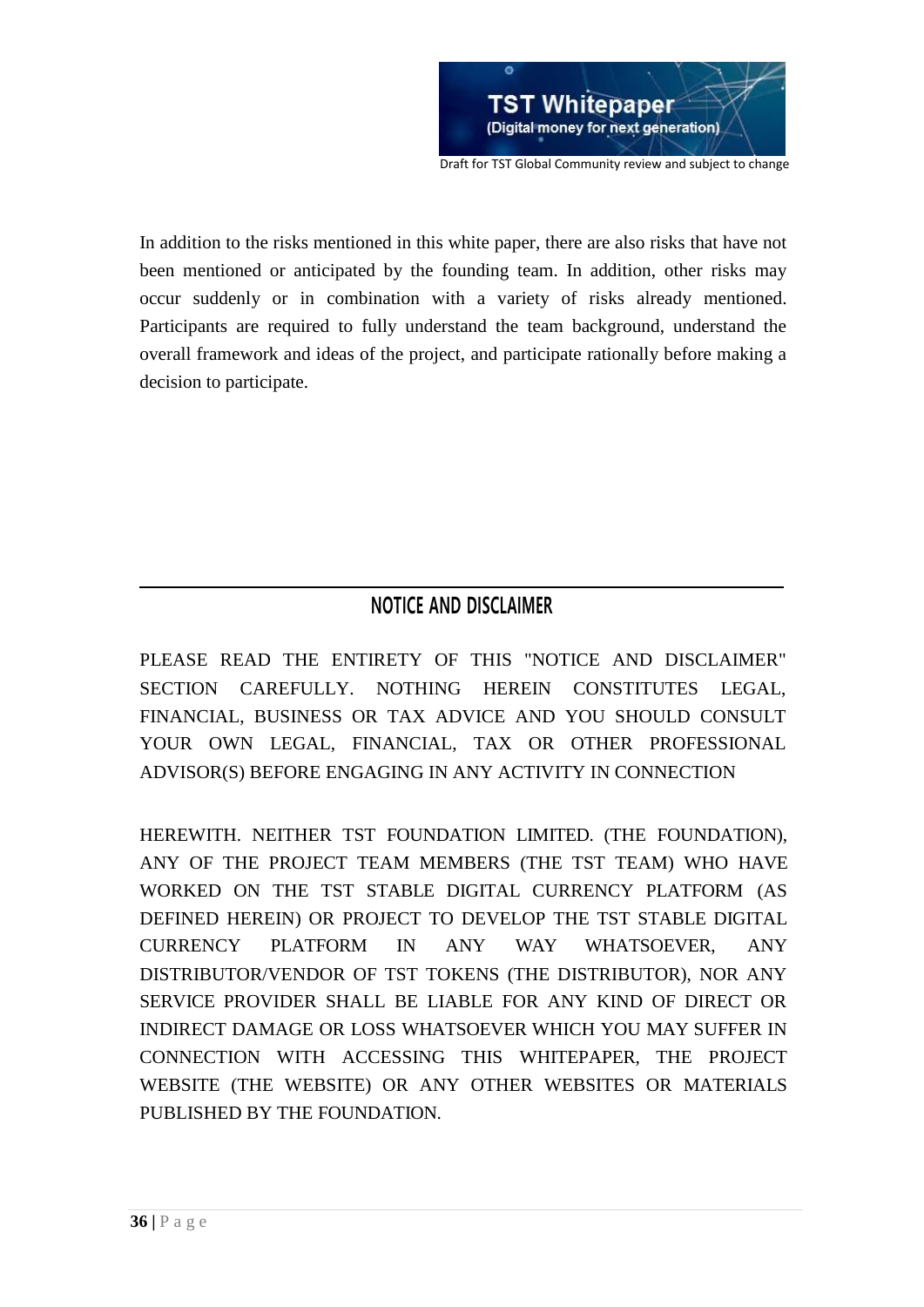

All contributions will be applied towards the development and operation of the TST main chain network, community and ecosystem. The Foundation, the Distributor and their various affiliates would develop, manage and operate the TST stable digital currency platform.

The Whitepaper and the Website are intended for general informational purposes only and does not constitute a prospectus, an offer document, an offer of securities, a solicitation for investment, or any offer to sell any product, item or asset (whether digital or otherwise). The information herein may not be exhaustive and does not imply any element of a contractual relationship. There is no assurance as to the accuracy or completeness of such information and no representation, warranty or undertaking is or purported to be provided as to the accuracy or completeness of such information. Where the Whitepaper or the Website includes information that has been obtained from third party sources, the Foundation, the Distributor, and/or the TST team have not independently verified the accuracy or completion of such information. Further, you acknowledge that circumstances may change and that the Whitepaper or the Website may become outdated as a result; and neither the Foundation nor the Distributor is under any obligation to update or correct this document in connection therewith.

Nothing in the Whitepaper or the Website constitutes any offer by the Foundation, the Distributor or the TST team to sell any TST (as defined herein) nor shall it or any part of it nor the fact of its presentation form the basis of, or be relied upon in connection with, any contract or investment decision. Nothing contained in the Whitepaper or the Website is or may be relied upon as a promise, representation or undertaking as to the future performance of the TST stable digital currency platform.

The agreement between the Distributor and you, in relation to any sale and purchase of TST, is to be governed by only the separate terms and conditions of such agreement.

By accessing the Whitepaper or the Website (or any part thereof), you represent and warrant to the Foundation, the Distributor, its affiliates, and the TST team as follows: (a) in any decision to purchase any TST, you have not relied on any statement set out in the Whitepaper or the Website;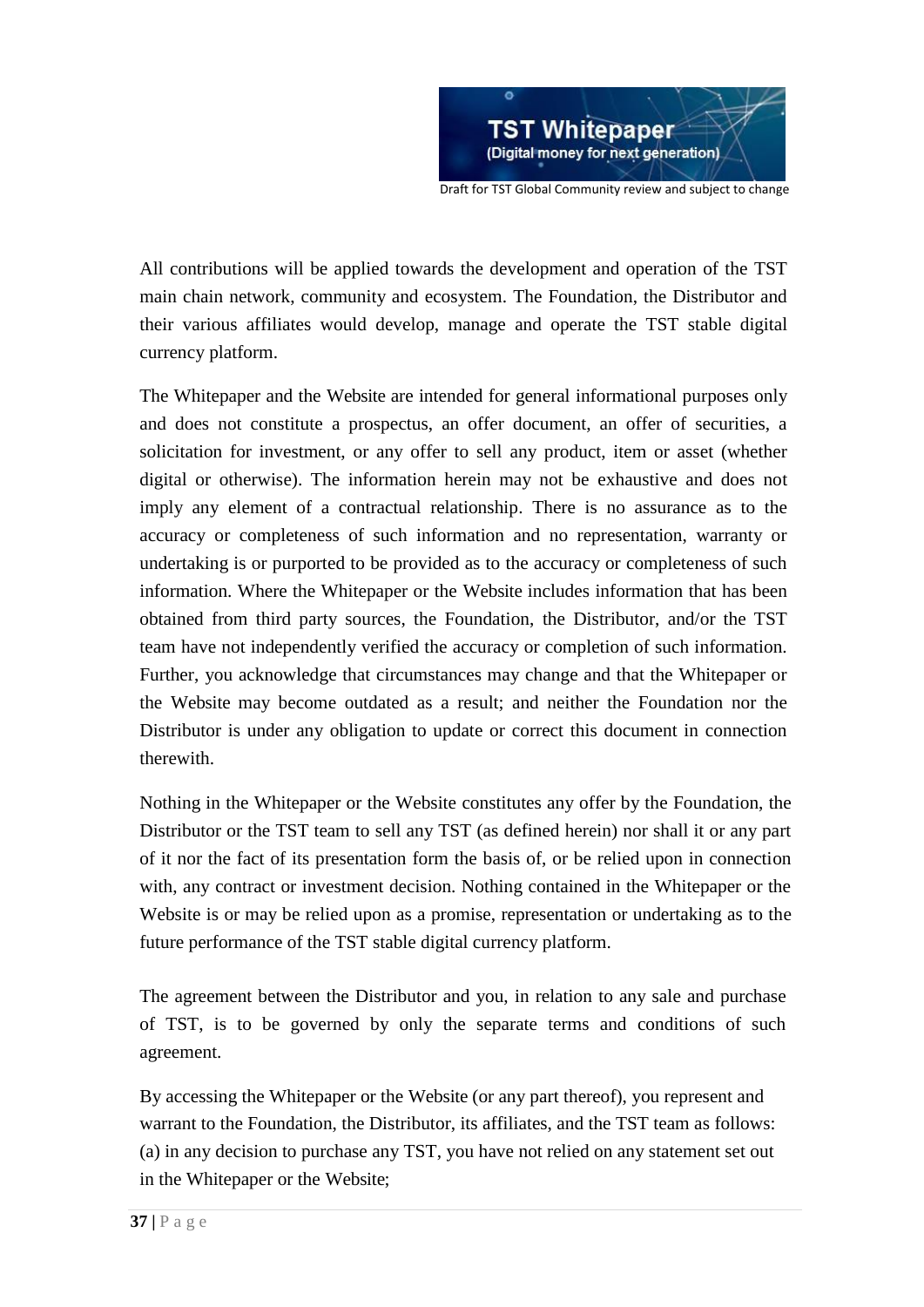

(b) you will and shall at your own expense ensure compliance with all laws, regulatory requirements and restrictions applicable to you (as the case may be); and (c) you acknowledge, understand and agree that you are not eligible to purchase any TST if you are a citizen, national, resident (tax or otherwise), domiciliary and/or green card holder of a geographic area or country (i) where it is likely that the sale of TST would be construed as the sale of a security (howsoever named), financial service or investment product and/or (ii) where participation in token sales is prohibited by applicable law, decree, regulation, treaty, or administrative act (including without limitation the United States of America, Canada, New Zealand, People's Republic of China (but not including the special administrative regions of Hong Kong and Macau, and the territory of Taiwan), Thailand, and the Socialist Republic of Vietnam).

The Foundation, the Distributor and the TST team do not and do not purport to make, and hereby disclaims, all representations, warranties or undertaking to any entity or person (including without limitation warranties as to the accuracy, completeness, timeliness or reliability of the contents of the Whitepaper or the Website, or any other materials published by the Foundation or the Distributor). To the maximum extent permitted by law, the Foundation, the Distributor, their affiliates and service providers shall not be liable for any indirect, special, incidental, consequential or other losses of any kind, in tort, contract or otherwise (including, without limitation, any liability arising from default or negligence on the part of any of them, or any loss of revenue, income or profits, and loss of use or data) arising from the use of the Whitepaper or the Website, or any other materials published, or its contents (including without limitation any errors or omissions) or otherwise arising in connection with the same. Prospective purchasers of TST should carefully consider and evaluate all risks and uncertainties (including financial and legal risks and uncertainties) associated with the TST token sale, the Foundation, the Distributor and the TST team.

The information set out in the Whitepaper and the Website is for community discussion only and is not legally binding. No person is bound to enter into any contract or binding legal commitment in relation to the acquisition of TST, and no

virtual currency or other form of payment is to be accepted on the basis of the Whitepaper or the Website.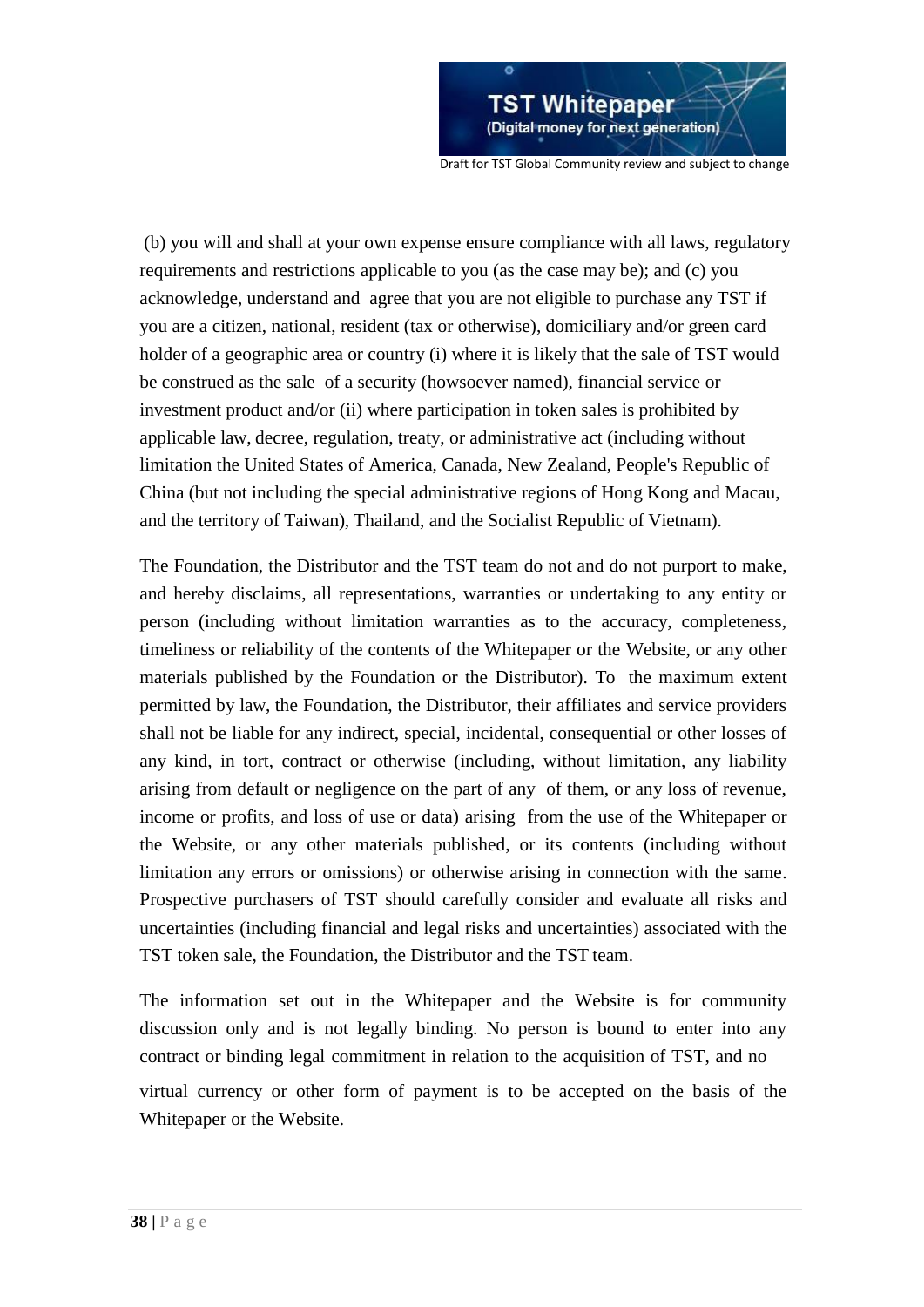

The agreement for sale and purchase of TST and/or continued holding of TST shall be governed by a separate set of Terms and Conditions or Token Purchase Agreement (as the case may be) setting out the terms of such purchase and/or continued holding of TST (the Terms and Conditions), which shall be separately provided to you or made available on the Website. In the event of any inconsistencies between the Terms and Conditions and the Whitepaper or the Website, the Terms and Conditions shall prevail.

No regulatory authority has examined or approved of any of the information set out in the Whitepaper or the Website. No such action has been or will be taken under the laws, regulatory requirements or rules of any jurisdiction. The publication, distribution or dissemination of the Whitepaper or the Website does not imply that the applicable laws, regulatory requirements or rules have been complied with.

The information set out herein is only conceptual, and describes the future development goals for the TST stable digital currency platform to be developed. The Whitepaper or the Website may be amended or replaced from time to time. There are no obligations to update the Whitepaper or the Website, or to provide recipients with access to any information beyond what is provided herein.

All statements contained herein, statements made in press releases or in any place accessible by the public and oral statements that may be made by the Foundation, the Distributor and/or the TST team, may constitute forward-looking statements (including statements regarding intent, belief or current expectations with respect to market conditions, business strategy and plans, financial condition, specific provisions and risk management practices). You are cautioned not to place undue reliance on these forward-looking statements given that these statements involve known and unknown risks, uncertainties and other factors that may cause the actual future results to be materially different from that described by such forward-looking statements, and no independent third party has reviewed the reasonableness of any such statements or assumptions. These forward-looking statements are applicable only as of the date indicted in the Whitepaper, and the Foundation, the Distributor as well as the TST team expressly disclaim any responsibility (whether express or implied) to release any revisions to these forward-looking statements to reflect events after such date.